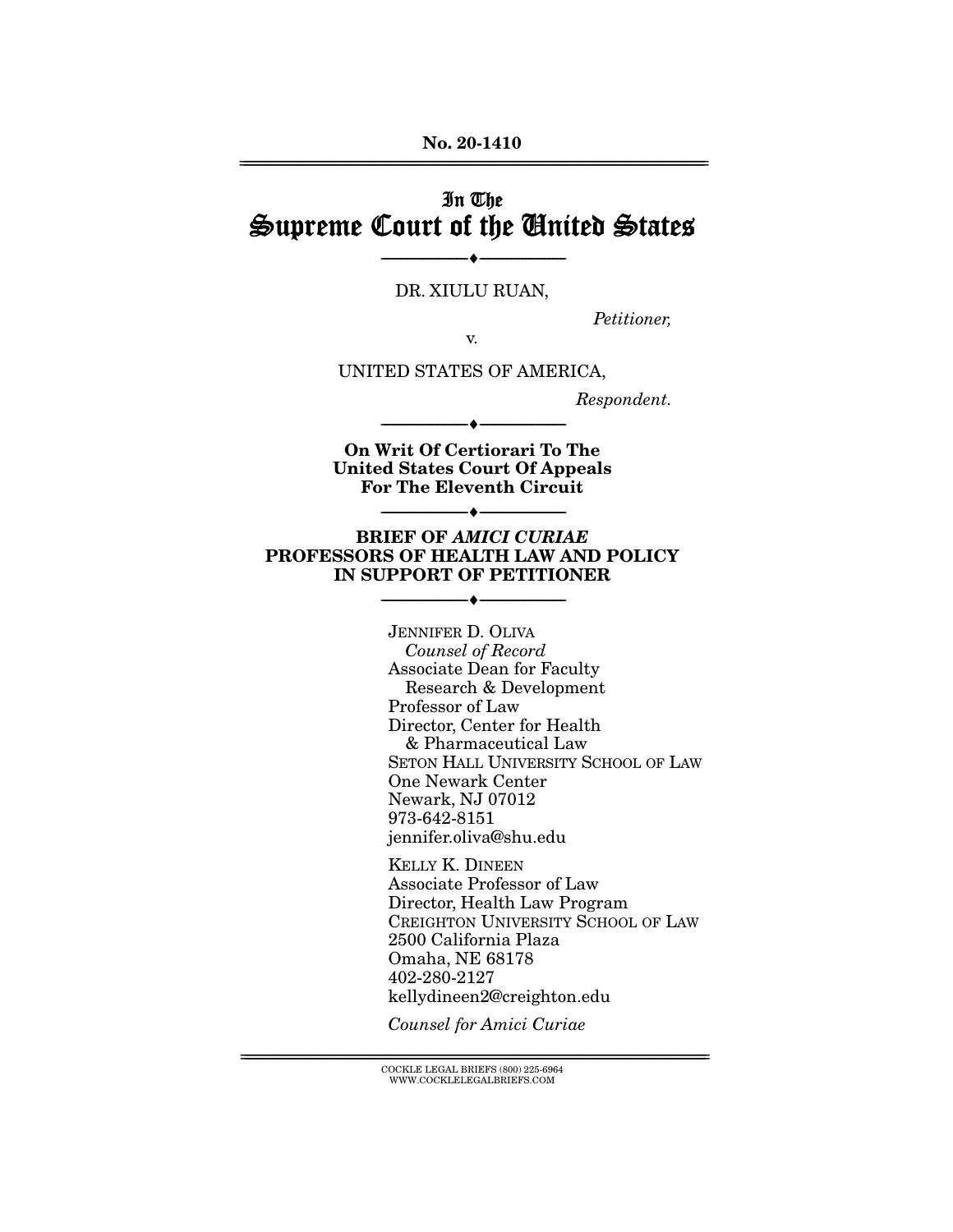# TABLE OF CONTENTS

|--|

|      |                                                                                                                                                                                                                   | 1           |
|------|-------------------------------------------------------------------------------------------------------------------------------------------------------------------------------------------------------------------|-------------|
|      | SUMMARY OF THE ARGUMENT                                                                                                                                                                                           | $\mathbf 1$ |
|      |                                                                                                                                                                                                                   | 7           |
| I.   | <b>Conviction of Practitioners under Section</b><br>$841(a)(1)$ Should Require a Knowing De-<br>parture from the Terms of Their Authori-                                                                          | 7           |
|      | A. The Statutory Framework and Ele-                                                                                                                                                                               | 7           |
|      | B. The Scienter Requirement                                                                                                                                                                                       | 11          |
| II.  | Eliminating the <i>Mens Rea</i> Requirement<br>from $841(a)(1)$ Stifles Innovation, Harms<br>Patients, and Compromises Practitioners'                                                                             | 14          |
| III. | Any Construction of the CSA that Crimi-<br>nalizes Medical Error Improperly In-<br>trudes on the States' Power to Regulate                                                                                        | 19          |
| IV.  | Under the Eleventh Circuit's Construc-<br>tion of Section 841(a), the Standard the<br>Government had to Satisfy to Convict Dr.<br>Ruan of Felony Distribution was Lower<br>than the Applicable State Standard for | 30          |
|      |                                                                                                                                                                                                                   | 34          |
|      |                                                                                                                                                                                                                   |             |
|      | <b>APPENDIX</b>                                                                                                                                                                                                   |             |
|      | $\alpha$ T $\alpha$ <sub>1</sub> T <sub>1</sub> $\alpha$ <sub>1</sub>                                                                                                                                             |             |

i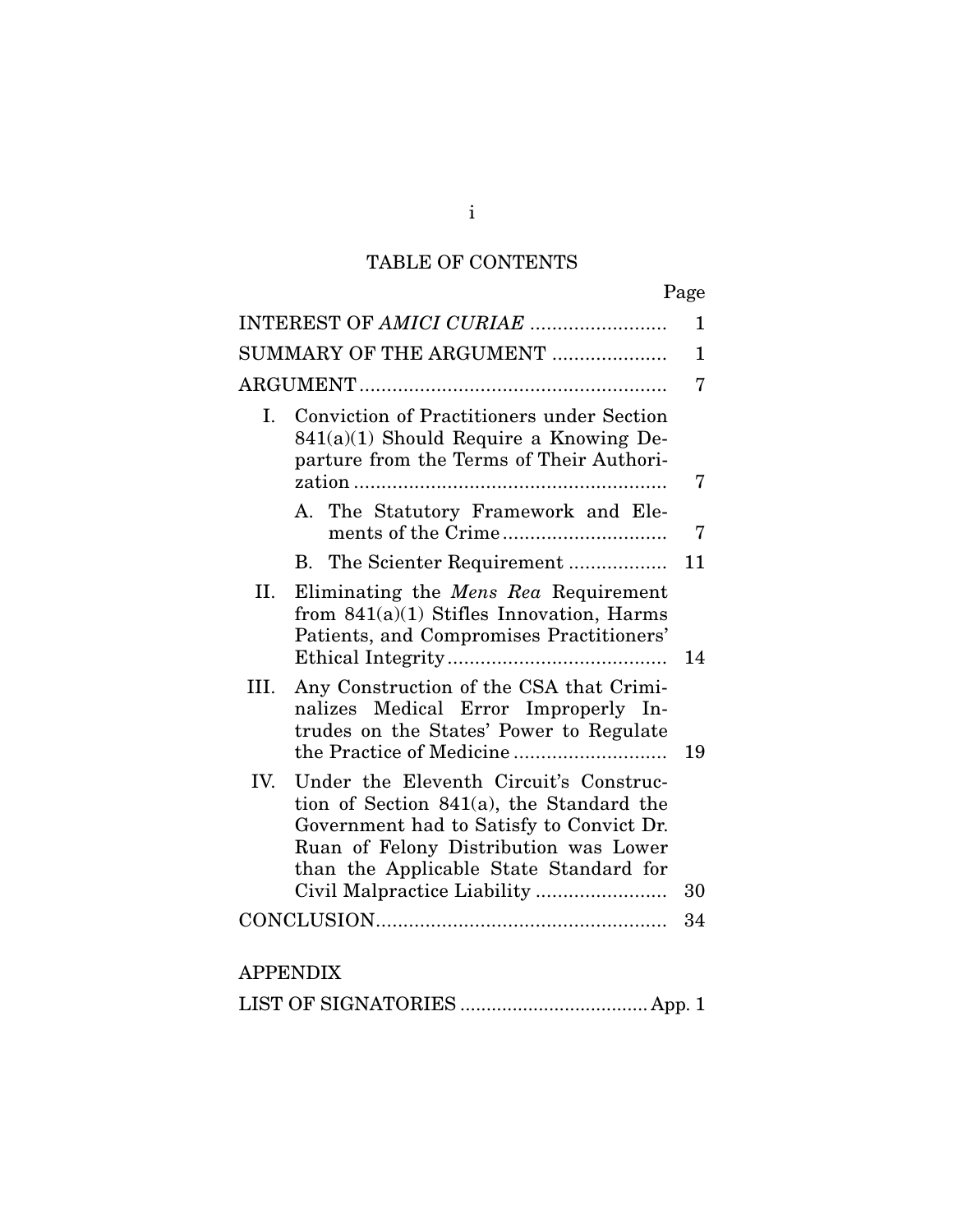# TABLE OF AUTHORITIES

Page

# CASES

| Barsky v. Bd. of Regents, 347 U.S. 442 (1954)19         |
|---------------------------------------------------------|
| Buckman Co. v. Plaintiffs' Legal Comm., 531             |
| Dennis v. United States, 341 U.S. 494 (1951)11          |
| Flores-Figueroa v. United States, 556 U.S. 646          |
| Gregory v. Ashcroft, 501 U.S. 452 (1991) 20, 29         |
| Gonzales v. Oregon, 546 U.S. 243 (2006)  1, 9, 13, 23   |
| Hillsborough Cty. v. Automated Med. Labs., Inc.,        |
| Linder v. United States, 268 U.S. 5 (1925) 19           |
| Liparota v. United States, 471 U.S. 419 (1985)11, 12    |
| McFadden v. United States, 576 U.S. 186 (2015) 6, 8, 11 |
| New State Ice Co. v. Liebmann, 285 U.S. 262             |
| Oregon v. Ashcroft, 368 F.3d 1118 (2004)26              |
| Pa. Dep't of Corr. v. Yeskey, 524 U.S. 206 (1998)21     |
| Pegram v. Herdrich, 530 U.S. 211 (2000) 21              |
| Raygor v. Regents of University of Minnesota,           |
| Rehaif v. United States, 139 S. Ct. 2191 (2019)  12, 13 |
| Rush Prudential HMO, Inc. v. Moran, 536 U.S.            |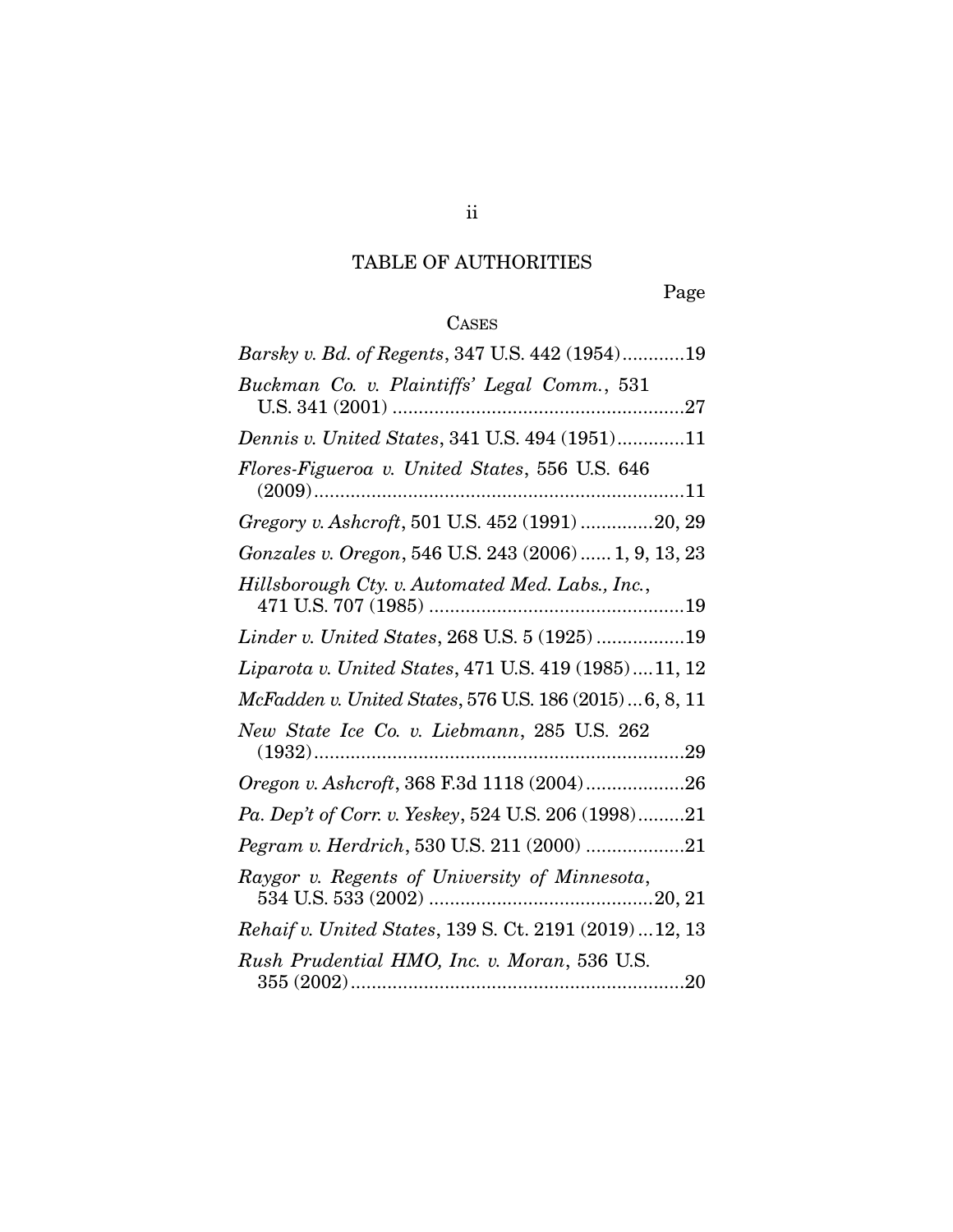| Solid Waste Agency of Northern Cook County v.<br>United States Corps of Engineers, 531 U.S. 159       |
|-------------------------------------------------------------------------------------------------------|
| Sporhase v. Neb. ex rel. Douglas, 458 U.S. 941                                                        |
| <i>Staples v. United States, 511 U.S. 600 (1994) 11, 12</i>                                           |
| United States v. Khan, 989 F.3d 806 (10th Cir.                                                        |
| United States v. Kohli, 847 F.3d 483 (7th Cir.                                                        |
| United States v. Kozminski, 487 U.S. 931 (1988)21                                                     |
| United States v. Lopez, 514 U.S. 549 (1995)29                                                         |
| United States v. Merrill, 513 F.3d 1293 (11th Cir.                                                    |
| United States v. Moore, 423 U.S. 122 (1975) 8, 9, 13, 24                                              |
| United States v. Ruan, 966 F.3d 1101 (11th Cir.<br>2020), cert. granted 17-12653 (Nov. 5, 2021) 9, 10 |
| United States v. Regenerative Sci., LLC, 878                                                          |
| United States v. Universal C.I.T. Credit Corp.,                                                       |
| United States v. X-Citement Video, Inc., 513 U.S.<br>12                                               |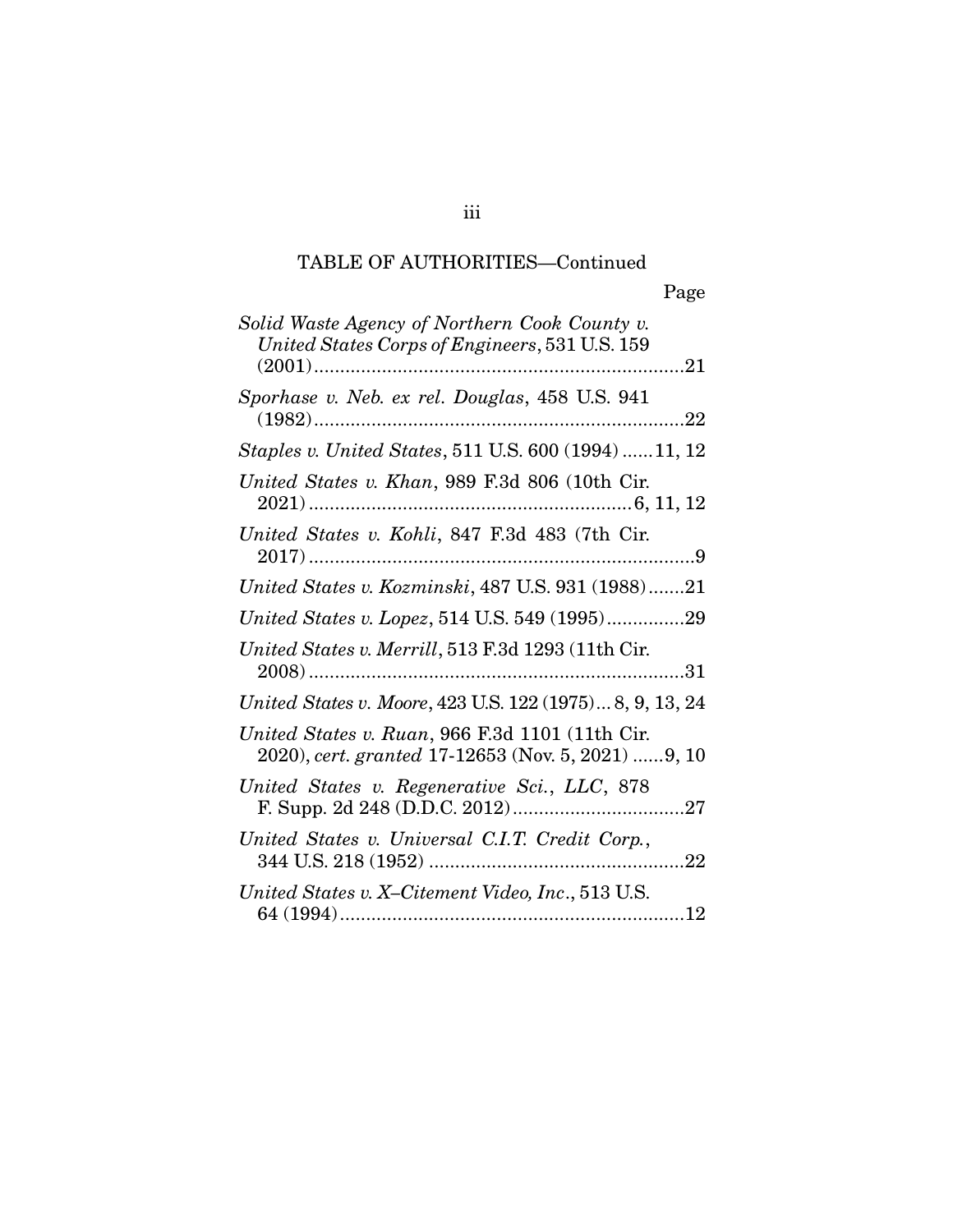Page

PETITIONS FOR CERTIORARI & AMICI BRIEFS

| Brief of Amici Curiae Professors of Health Law   |
|--------------------------------------------------|
| and Policy in Support of Petitioner, Ruan v.     |
| United States, No. 20-1410 (May 7, 2021)5        |
| Petition for Cert., Ruan v. United States, dock- |
| eted, 17-12653 (Apr. 7, 2021)30, 32              |

## STATUTES, LEGISLATION & REGULATIONS

iv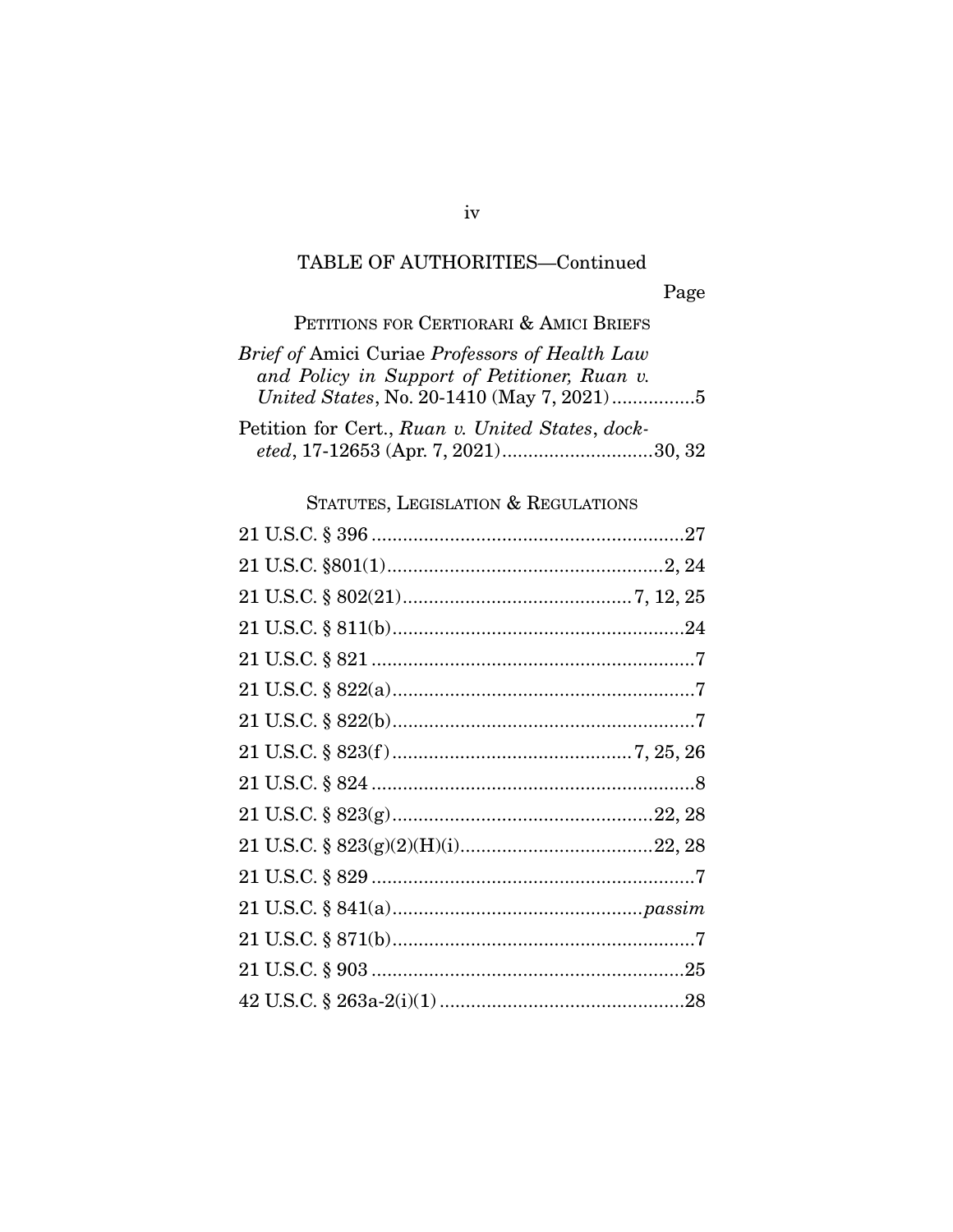|                                                | Page |
|------------------------------------------------|------|
|                                                |      |
|                                                |      |
|                                                |      |
|                                                |      |
|                                                |      |
|                                                |      |
|                                                |      |
|                                                |      |
|                                                |      |
| Narcotic Addict Treatment Act, Pub. L. No. 93- |      |

## ADMINISTRATIVE & LEGISLATIVE MATERIALS

#### OTHER AUTHORITIES

v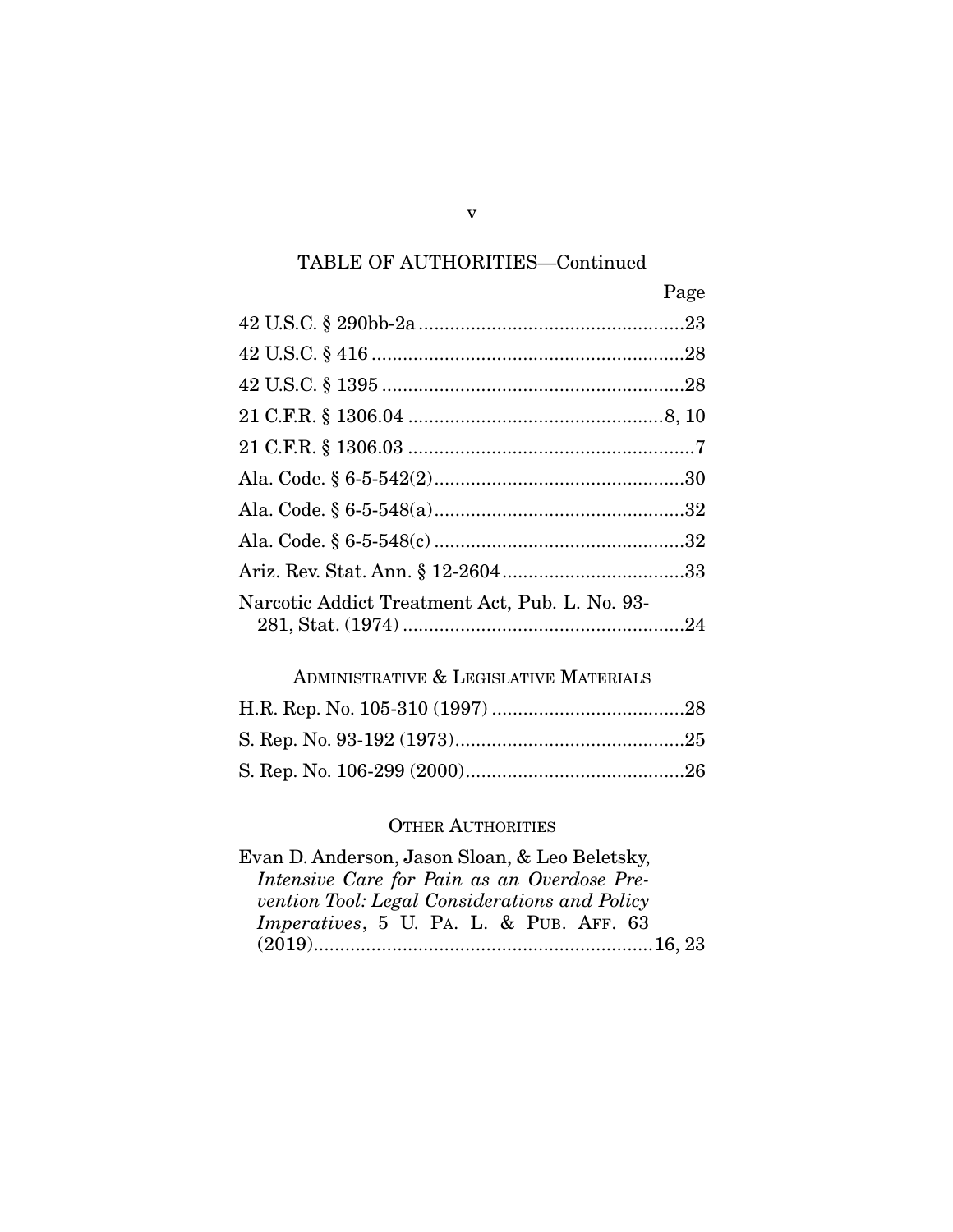|                                                                                                                                                                                                                                                           | Page |
|-----------------------------------------------------------------------------------------------------------------------------------------------------------------------------------------------------------------------------------------------------------|------|
| Michael C. Barnes, A More Sensible Surge: End-<br>ing DOJ's Indiscriminate Raids of Healthcare<br>Providers, 8 LEGISLATION AND POL'Y BRIEF 7                                                                                                              |      |
| Daniel Z. Buchman, Anita Ho, & Daniel S. Gold-<br>berg, Investigating Trust, Expertise, and Epis-<br>temic Injustice in Chronic Pain, 14 BIOETHICAL                                                                                                       | 3    |
| John A. Caldwell & J. Lynn Caldwell, Fatigue<br>in Military Aviation: An Overview of U.S.<br>Military-Approved Pharmacological Counter-<br>measures, 76 AVIATION, SPACE, & ENV'T MED.                                                                     |      |
| Centers for Disease Control and Prevention,<br>National Center for Health Statistics, Drug<br>Overdose Deaths in the U.S. Top 100,000 Annu-<br>$\textit{ally}$ (Nov. 17, 2021), https://www.cdc.gov/nchs/<br>pressroom/nchs_press_releases/2021/20211117. |      |
| Ronald W. Chapman II, Defending Hippocrates:<br>Representing Physicians in the Wake of the<br>Opioid Epidemic, 43 CHAMPION 40 (2019)10                                                                                                                    |      |
| Beth D. Darnall, et al. <i>International Stakeholder</i><br>Community of Pain Experts and Leaders Call<br>for an Urgent Action on Forced Opioid Taper-                                                                                                    |      |
| Nabarum Dasgupta et al., Opioid Crisis: No<br>Easy Fix to its Social and Economic Determi-<br>nants, 108 AMER. J. PUB. HEALTH 2 (2018) 4                                                                                                                  |      |

vi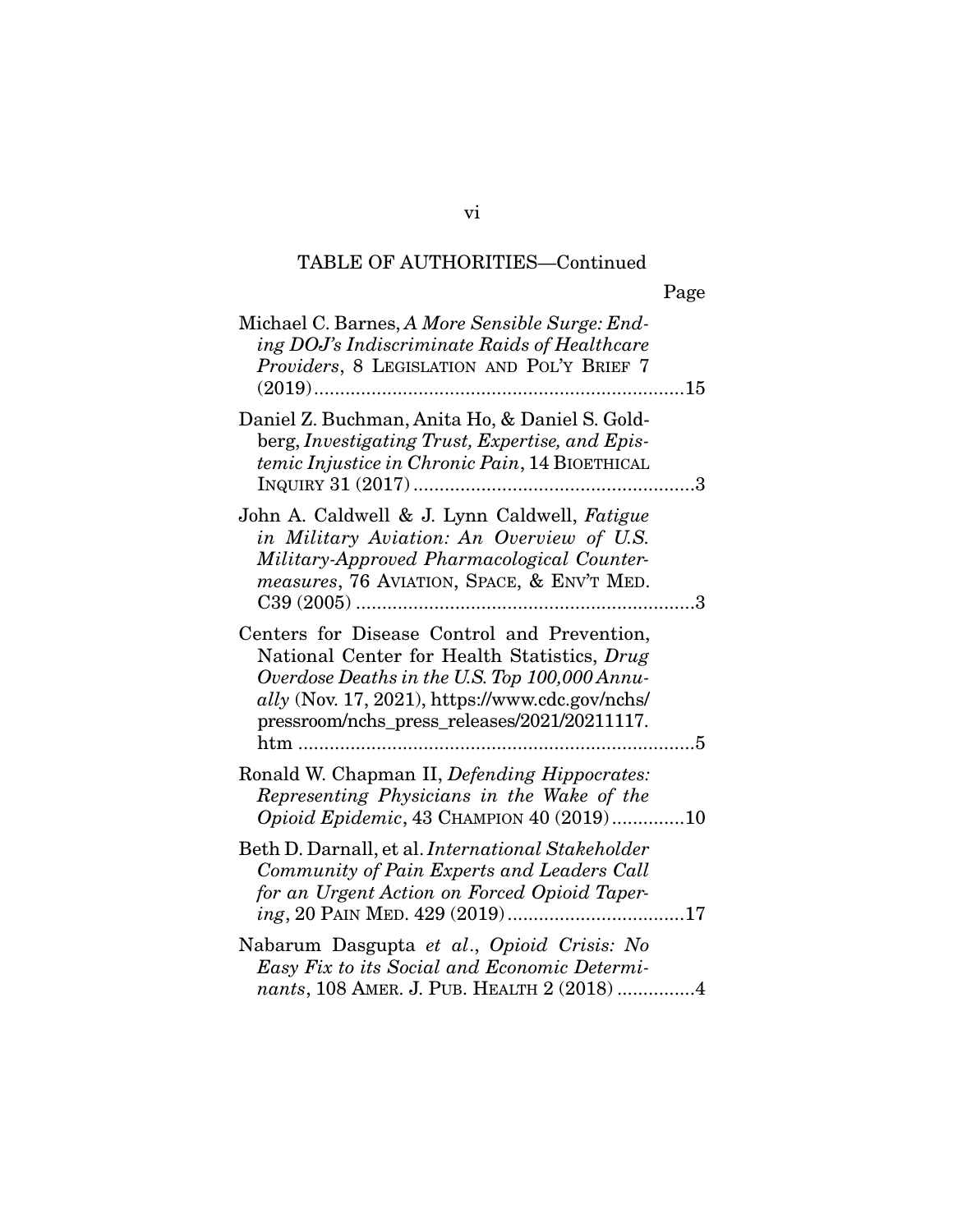| Kelly K. Dineen, Addressing Prescription Opioid<br>Abuse Concerns in Context: Synchronizing<br>Policy Solutions to Multiple Complex Health<br><i>Problems</i> , 40 L. & PSYCH. REV. 1 (2016)3                                                     |
|---------------------------------------------------------------------------------------------------------------------------------------------------------------------------------------------------------------------------------------------------|
| Kelly K. Dineen, <i>Definitions Matter: A Taxonomy</i><br>of Inappropriate Prescribing to Shape Effec-<br>tive Opioid Policy and Reduce Patient Harm,                                                                                             |
| Kelly K. Dineen & Elizabeth Pendo, Substance<br>Use Disorder Discrimination and the Cares<br>Act: Using Disability Law to Inform Part 2<br><i>Rulemaking</i> , 52 ARIZ. ST. L.J. 1143 (2020)16                                                    |
| Kelly K. Dineen & James M. DuBois, Between a<br>Rock and a Hard Place: Can Physicians Pre-<br>scribe Opioids to Treat Pain Adequately While<br>Avoiding Legal Sanction?, 42 AMER. J.L. &                                                          |
| Fahima Dossa et al., Propofol Versus Midazolam<br>with or Without Short-Acting Opioids for Se-<br>dation in Colonoscopy: A Systematic Review<br>and Meta-Analysis of Safety, Satisfaction, and<br>Efficiency Outcomes, 91 GASTROINTESTINAL<br>. 2 |
| Deborah Dowell et al., CDC Guideline for Pre-<br>scribing Opioids for Chronic Pain, 65 MMWR                                                                                                                                                       |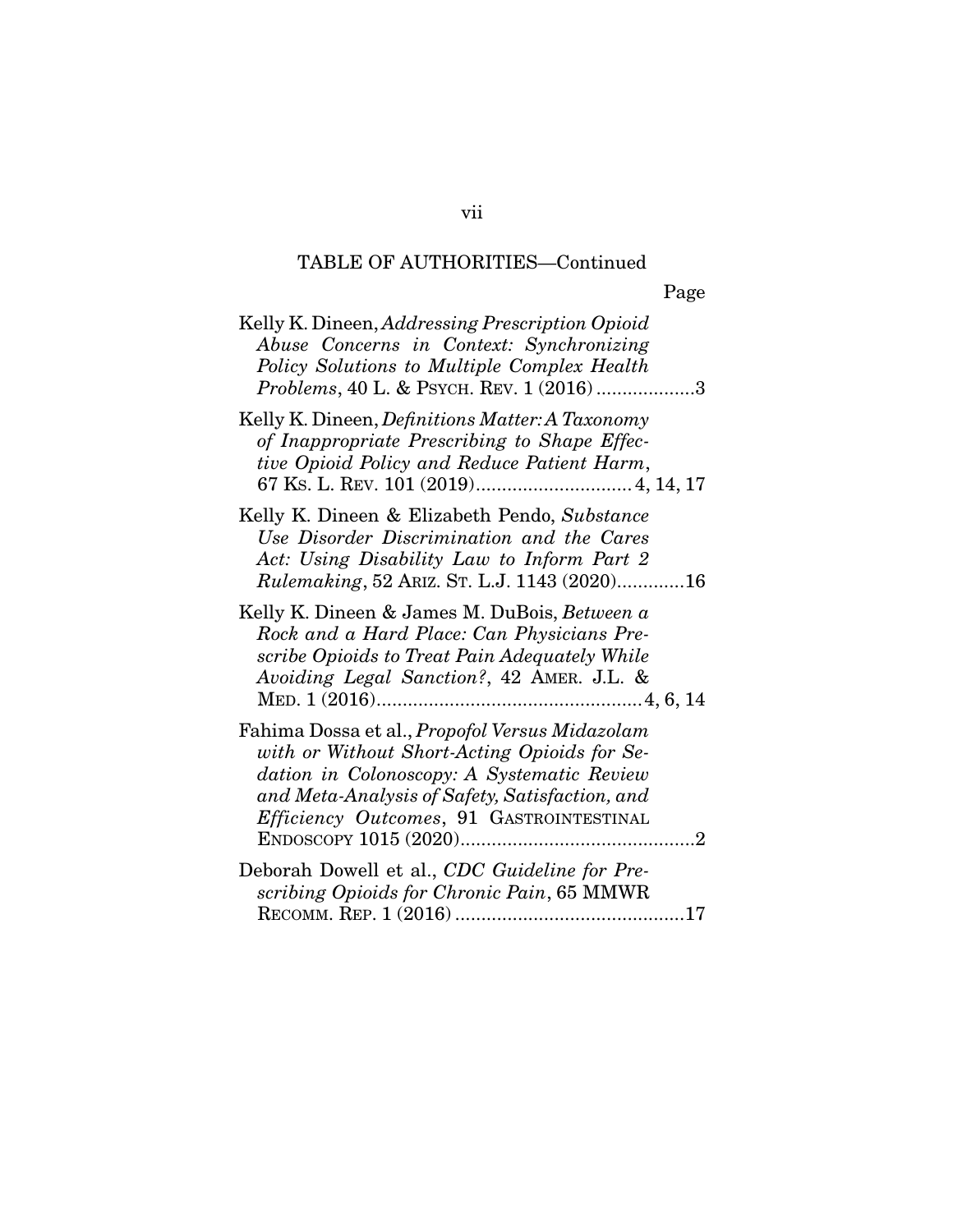| Richard H. Epstein, et al., Intraoperative<br>Handoffs Among Anesthesia Providers In-<br>crease the Incidence of Documentation Errors<br>for Controlled Drugs, 43 JOINT COMM'N J.<br>QUALITY & PATIENT SAFETY 392 (2017)2                        |
|--------------------------------------------------------------------------------------------------------------------------------------------------------------------------------------------------------------------------------------------------|
| William N. Eskridge, Jr. & Philip P. Frickey,<br>Quasi-Constitutional Law: Clear Statement<br>Rules as Constitutional Lawmaking, 45 VAND.                                                                                                        |
| Deborah Hellman, Prosecuting Doctors for<br>Trusting Patients, 16 GEO. MASON L. REV. 701<br>13                                                                                                                                                   |
| Diane E. Hoffmann, Treating Pain Verses Reduc-<br>ing Drug Diversion and Abuse: Recalibrating<br>the Balance in Our Drug Control Laws and<br>Policies, 1 St. LOUIS U. J. HEALTH L. & POL'Y                                                       |
| Sandra H. Johnson, Customary Standards of<br>Care, 43 HASTINGS CTR. REP. 6 (2013) 14                                                                                                                                                             |
| Sandra H. Johnson, Regulating Physician Be-<br>havior: Taking Doctors' "Bad Law" Claims Se-<br>riously, 53 ST. LOUIS U. L.J. 973 (2009)15                                                                                                        |
| Amy Lieberman & Corey Davis, Laws Limited<br>the Prescribing or Dispensing of Opioids, NET-<br>WORK FOR PUBLIC HEALTH LAW (May 11, 2021),<br>https://www.networkforphl.org/resources/laws-<br>limiting-the-prescribing-or-dispensing-of-opioids/ |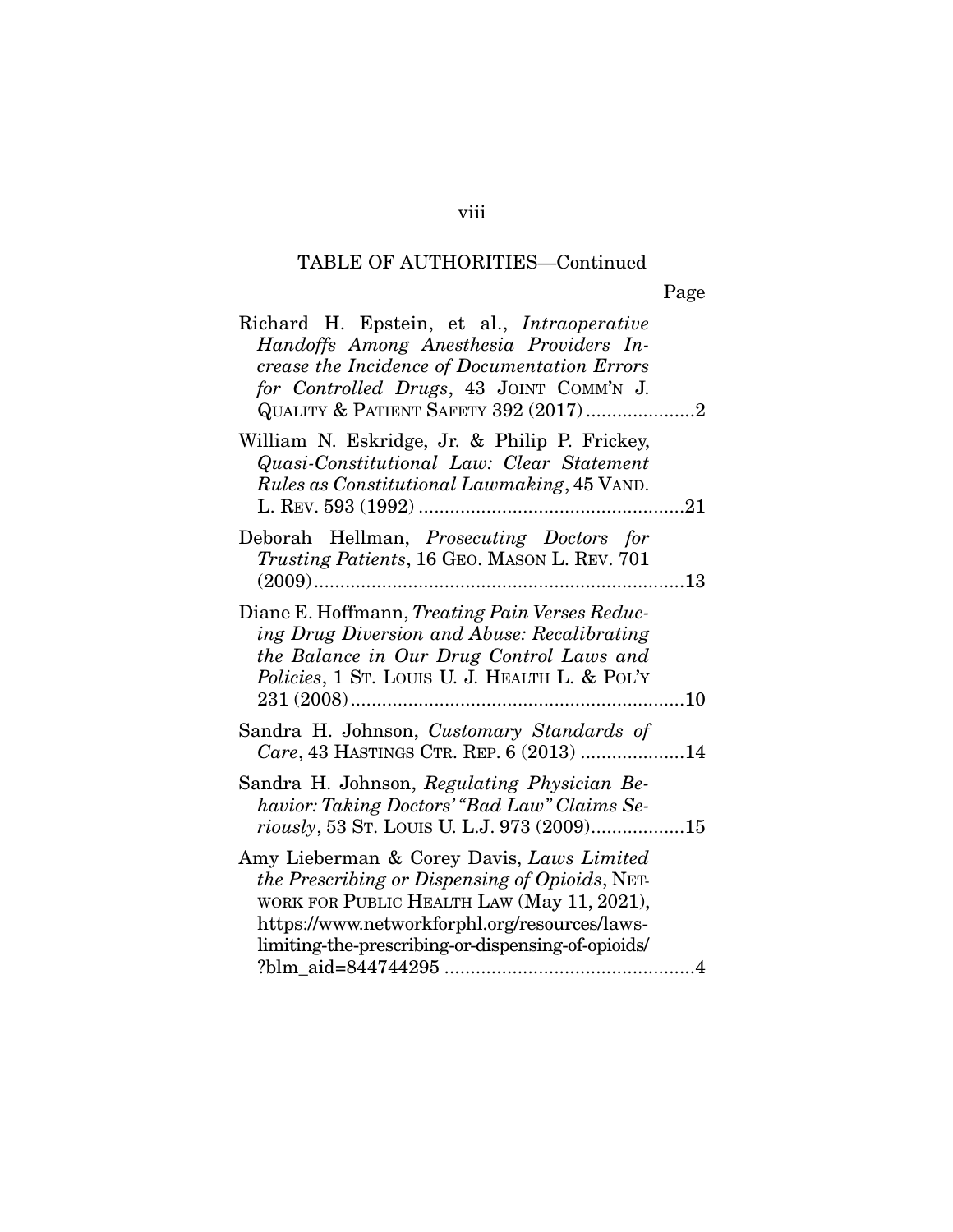|                                                                                                                                                                                                                                                                                      | Page |
|--------------------------------------------------------------------------------------------------------------------------------------------------------------------------------------------------------------------------------------------------------------------------------------|------|
| Jai Madhok & Frederick G. Mihm, Rethinking<br>Sedation During Prolonged Mechanical Venti-<br>lation for COVID-19 Respiratory Failure, 131                                                                                                                                            |      |
| John J. Mulrooney, II & Katherine E. Legel, Cur-<br>rent Navigation Points in Drug Diversion<br>Law: Hidden Rocks in Shallow, Murky, Drug-<br>Infested Waters, 101 MARQ. L. REV. 333                                                                                                 |      |
| Kate M. Nicholson & Deborah Hellman, Opioid<br>Prescribing and the Ethical Duty to Do No<br>Harm, 46 AMER. J. L. & MED. 297 (2020)3                                                                                                                                                  |      |
| NAT'L ACADEMIES OF SCIENCES, MEDICATIONS FOR<br>OPIOID USE DISORDER SAVE LIVES (2019)16                                                                                                                                                                                              |      |
| NAT'L ASS'N OF ATTORNEYS GENERAL, "FIRST, DO<br>NO HARM": CRIMINAL PROSECUTIONS OF DOCTORS<br>FOR DISTRIBUTING CONTROLLED SUBSTANCES<br>OUTSIDE OF LEGITIMATE MEDICAL NEED (May 4,<br>2017), https://www.naag.org/attorney-general-<br>journal/criminal-prosecutions-of-doctors-for- |      |
| NAT'L CONFERENCE OF STATE LEGISLATURES, MED-<br>ICAL LIABILITY/MALPRACTICE MERIT AFFIDAVITS<br>AND EXPERT WITNESSES (June 24, 2014) 31                                                                                                                                               |      |
| Amelia L. Persico et al., Opioid Taper Practices<br>Among Clinicians, 14 J. PAIN RES. 3353                                                                                                                                                                                           |      |

ix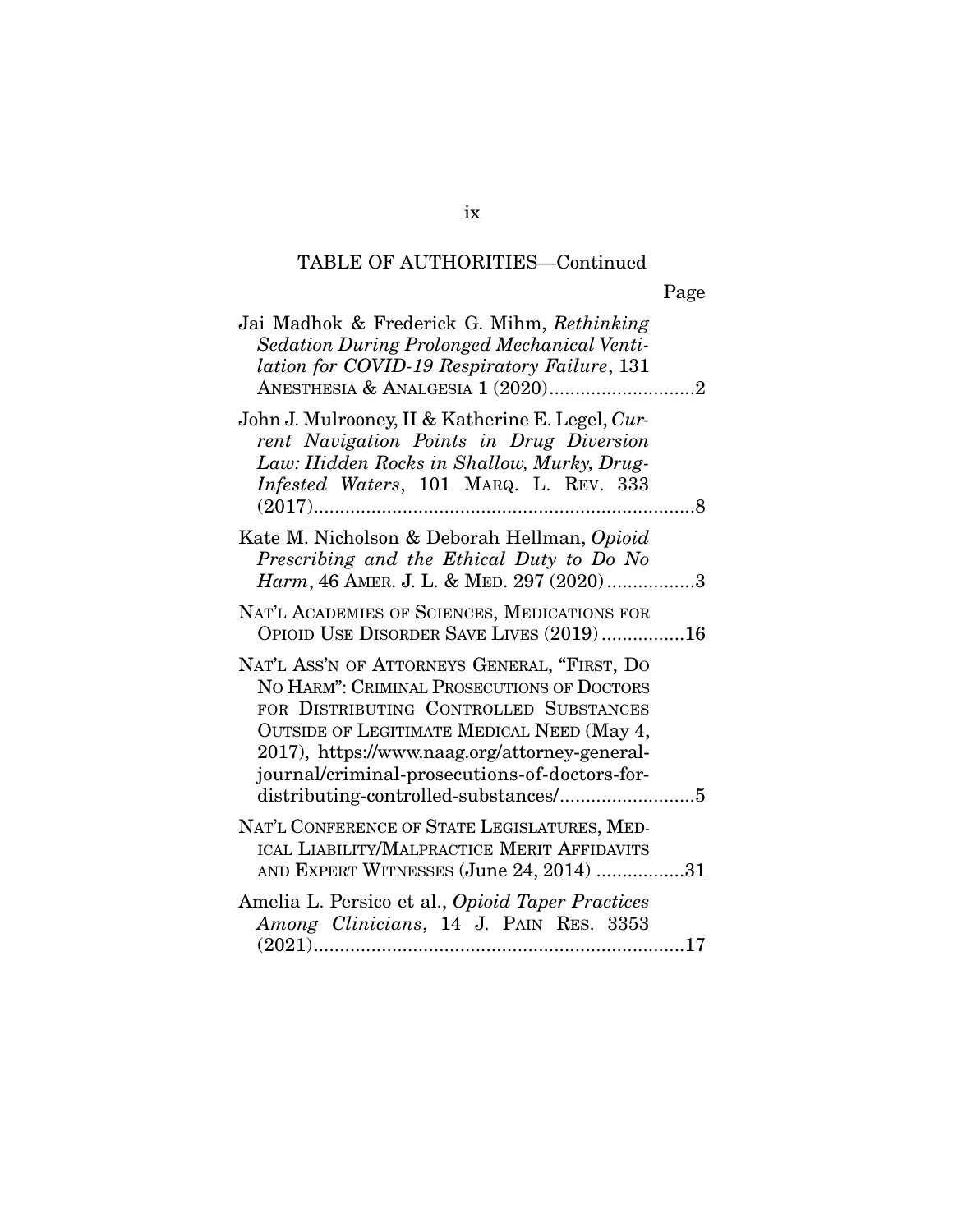Page

| Cara L. Sedney et al., "The DEA Would Come in    |  |
|--------------------------------------------------|--|
| And Destroy You": A Qualitative Study of         |  |
| <b>Fear And Unintended Consequences Emerging</b> |  |
| From Restrictive Opioid Prescribing Policies     |  |
| In West Virginia (Oct. 25, 2021), https://www.   |  |
| researchsquare.com/article/rs-991531/v115        |  |
| Christine Vestal, Rapid Opioid Cutoff is Risky   |  |
|                                                  |  |
| Lynn Webster, Pain and Suicide: The Other Side   |  |
| of the Opioid Story, 15 PAIN MED. 345 (2014)19   |  |
| Jackie Yenerall & Melinda B. Buntin, Prescriber  |  |
| Responses to a Pain Clinic Law: Cease or         |  |
| Modify?, 206 DRUG & ALCOHOL DEP. 107591          |  |
|                                                  |  |
| PHILLIP ZHANG & PREETI PATEL, PRACTITIONERS      |  |
| AND PRESCRIPTIVE AUTHORITY (2021), https://      |  |
| www.ncbi.nlm.nih.gov/books/NBK574557/2           |  |

x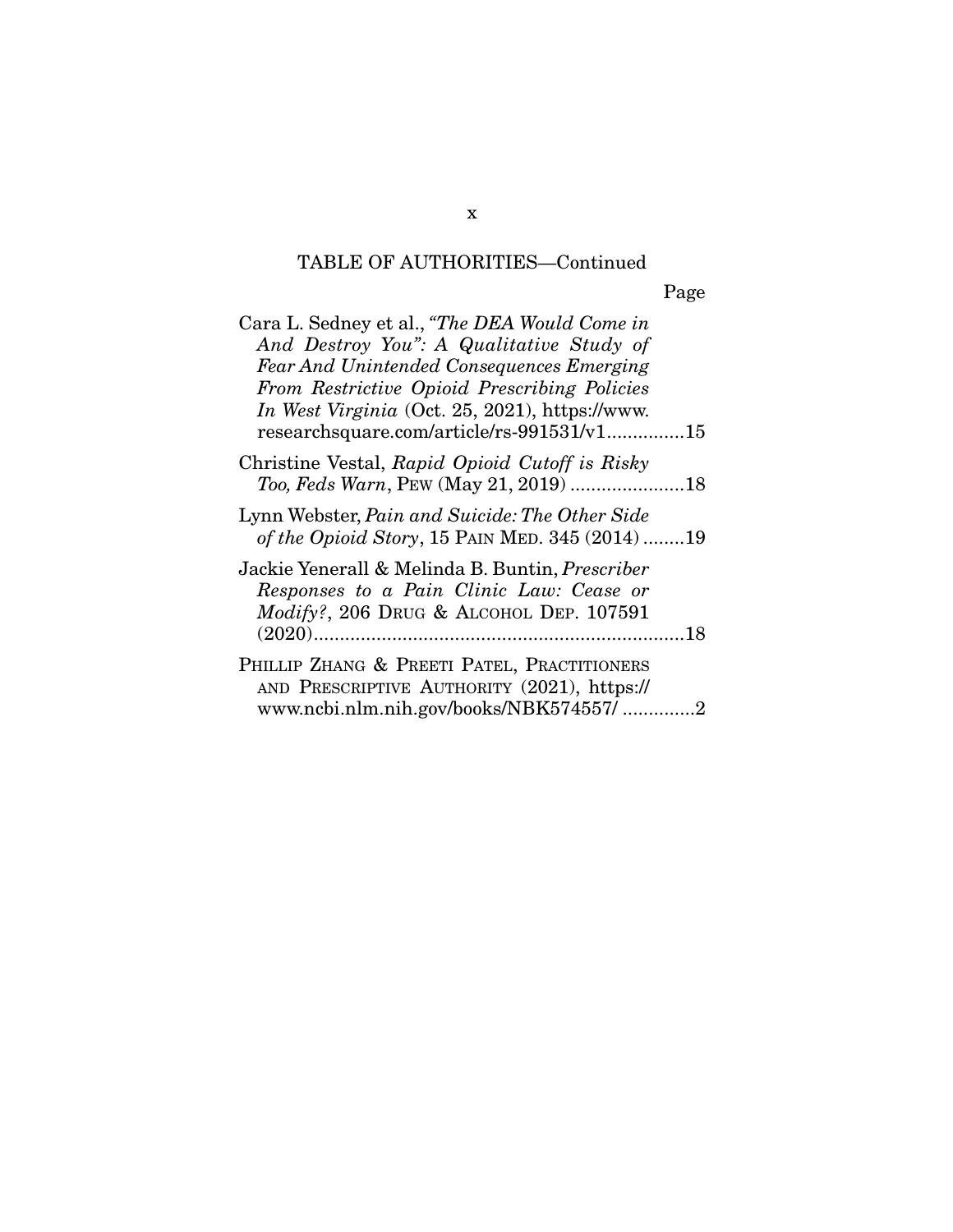#### **INTEREST OF** *AMICI CURIAE*<sup>1</sup>

 Amici are professors of health law and policy at American universities. We have no personal interest in the outcome of this case. We have a professional interest in reducing morbidity and mortality related to drugs and ensuring access to appropriate treatment for patients with pain, addiction, and the many other conditions for which prescribed controlled substances are appropriate. Those interests are threatened by medical practitioners' understandable fears of criminal sanction created by the weakened, inconsistent, and unpredictable standards to convict prescribers under Section 841(a)(1) of the Controlled Substances Act (CSA).

### **SUMMARY OF THE ARGUMENT**

--------------------------------- ♦ ---------------------------------

 Prescribing controlled substances for the benefit of patients is an everyday and essential practice for physicians and other authorized prescribing practitioners.2 *Gonzales v. Oregon*, 546 U.S. 243, 254 (2006)

<sup>&</sup>lt;sup>1</sup> Rule 37 statement: The parties were notified and consented to the filing of this brief more than 10 days before its filing. *See* Sup. Ct. R. 37.2(a). No party's counsel authored any of this brief; amicus alone funded its preparation and submission. *See* Sup. Ct. R. 37.6.

<sup>&</sup>lt;sup>2</sup> Although these cases involve physicians, other practitioners—such as advance practice registered nurses and physician assistants—have prescribing authority under state law and are authorized to prescribe under the Controlled Substances Act to the extent of their state's permissions and in compliance with the Drug Enforcement Agency's requirements of authorization. *See*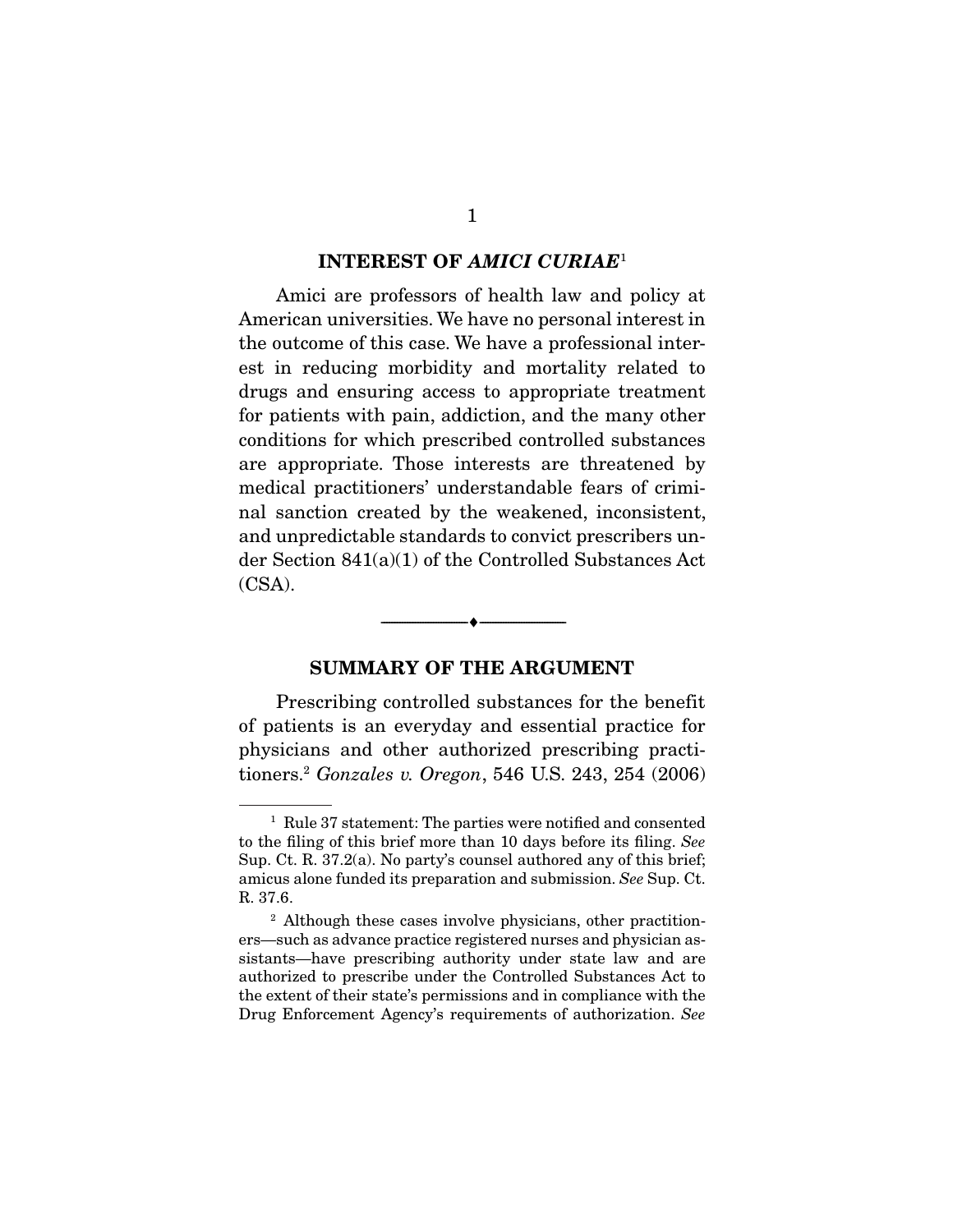(explaining that the inability to prescribe controlled substances would constitute a "severe restriction on medical practice"). Despite dominant public narratives about the harms of prescribed controlled substances, these compounds are neither harmful nor useful absent context. In fact, they are essential to modern medicine;<sup>3</sup> a reality acknowledged by Congress in the initial sentences of the CSA. 21 U.S.C. § 801(1) (many of the controlled substances under the statute's purview "have a useful and legitimate medical purpose and are necessary to maintain the health and general welfare of the American people"). Indeed, prescribed controlled substances are a critical component of appropriate, ethical, and evidence-based care for patients with a range medical needs and conditions beyond pain and opioid use disorder, from treating patients with severe COVID-19 respiratory failure, Jai Madhok & Frederick G. Mihm, *Rethinking Sedation During Prolonged Mechanical Ventilation for COVID-19 Respiratory Failure*, 131 ANESTHESIA & ANALGESIA 1

*generally*, PHILLIP ZHANG & PREETI PATEL, PRACTITIONERS AND PRESCRIPTIVE AUTHORITY (2021), https://www.ncbi.nlm.nih.gov/ books/NBK574557/.

<sup>3</sup> For example, every person who has had general surgery or a procedure with sedation (*e.g.*, colonscopy) has received prescribed controlled substances. *See generally*, Richard H. Epstein, et al., *Intraoperative Handoffs Among Anesthesia Providers Increase the Incidence of Documentation Errors for Controlled Drugs*, 43 JOINT COMM'N J. QUALITY & PATIENT SAFETY 392 (2017); Fahima Dossa et al., *Propofol Versus Midazolam with or Without Short-Acting Opioids for Sedation in Colonoscopy: A Systematic Review and Meta-Analysis of Safety, Satisfaction, and Efficiency Outcomes*, 91 GASTROINTESTINAL ENDOSCOPY 1015 (2020).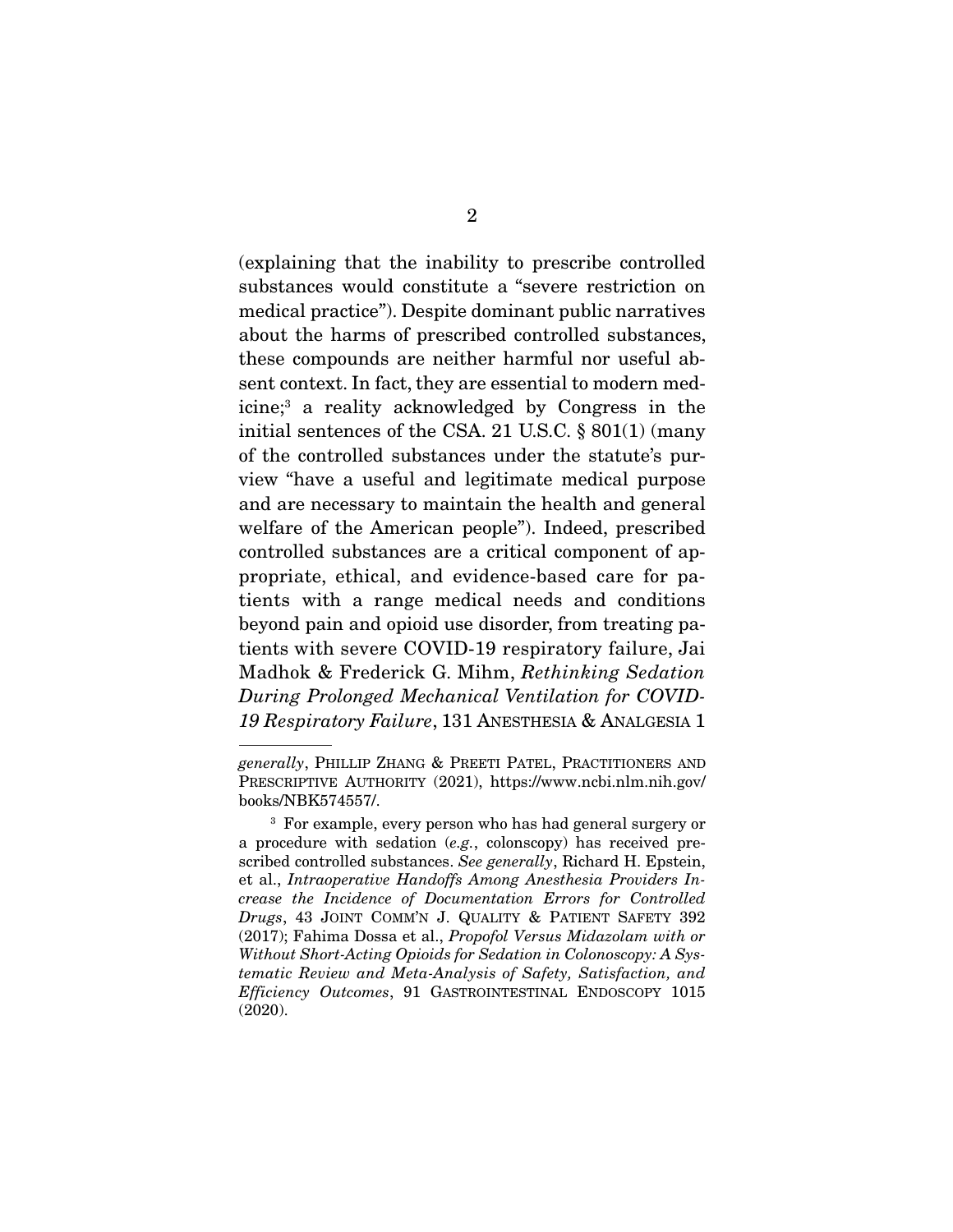(2020), to regulating wakefulness for pilots. John A. Caldwell & J. Lynn Caldwell, *Fatigue in Military Aviation: An Overview of U.S. Military-Approved Pharmacological Countermeasures*, 76 AVIATION, SPACE, & ENV'T MED. C39 (2005).

 Like all medications, prescribed controlled substances also carry the potential for harm, including the risk that those drugs may be diverted for use by others without medical supervision. Practitioners have professional legal and ethical duties to carefully weigh the potential benefits and harms to their patients, and to prescribe controlled substances in a way that reduces the likelihood of diversion. *See* Kate M. Nicholson & Deborah Hellman, *Opioid Prescribing and the Ethical Duty to Do No Harm*, AMER. J. L. & MED. 297 (2020); Kelly K. Dineen, *Addressing Prescription Opioid Abuse Concerns in Context: Synchronizing Policy Solutions to Multiple Complex Health Problems*, 40 L. & PSYCH. REV. 1, 35 (2016). These prescribing decisions are fraught with peril,<sup>4</sup> including legal peril, in ways that prescribing other potentially harmful drugs are not especially considering the responses to the drug overdose crises in the United States.<sup>5</sup> Over the last decade,

<sup>4</sup> Daniel Z. Buchman, Anita Ho, & Daniel S. Goldberg, *Investigating Trust, Expertise, and Epistemic Injustice in Chronic*  Pain, 14 BIOETHICAL INQUIRY 31 (2017).

<sup>&</sup>lt;sup>5</sup> The "opioid crisis" is an inaccurate description of the drug use related morbidity and mortality crisis in the U.S., which is a pressing and complex problem with social, cultural, medical, and legal causes. Abundant evidence supports the conclusion that neither prescription opioids nor any class of prescription controlled substances were the only or even a primary driver of overdose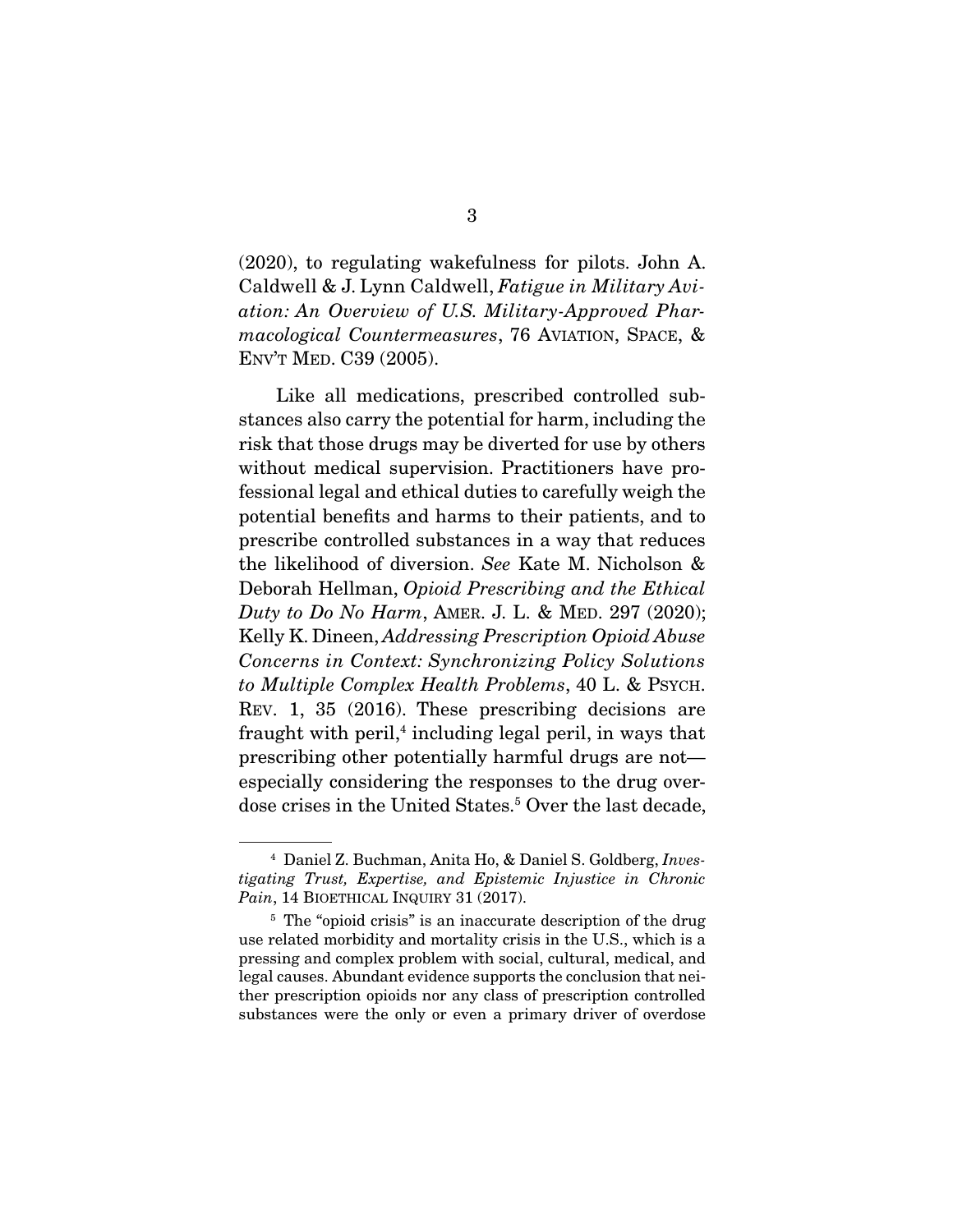legal and institutional actors have implemented blunt, reactive policies with the singular goal of reducing controlled substances prescriptions. *See*, *e.g.*, Amy Lieberman & Corey Davis, *Laws Limited the Prescribing or Dispensing of Opioids*, NETWORK FOR PUBLIC HEALTH LAW (May 11, 2021), https://www.networkforphl. org/resources/laws-limiting-the-prescribing-or-dispensingof-opioids/?blm\_aid=844744295. As prescribing rates have plummeted during the last decade, the harms to patients in need of care and safe access to medication have significantly increased. Kelly K. Dineen, *Definitions Matter: A Taxonomy of Inappropriate Prescribing to Shape Effective Opioid Policy and Reduce Patient Harm*, 67 KS. L. REV. 101 (2019); Nicholson & Hellman.

CSA Section  $841(a)(1)$  prosecutions carry a significant possibility of federal imprisonment—the most severe of the many legal and quasi-legal remedies available to address problematic prescribing. Kelly K. Dineen & James M. DuBois, *Between a Rock and a Hard Place: Can Physicians Prescribe Opioids to Treat Pain Adequately While Avoiding Legal Sanction?*, 42 AMER. J.L. & MED. 1 (2016). Until recently, Section 841(a)'s scienter requirement, which demands a knowing departure from the usual course of professional practice, constrained such prosecutions. But the CSA has been weaponized against practitioners in reaction to the overdose crisis. Federal practitioner

deaths. *See*, *e.g.*, Nabarum Dasgupta et al., *Opioid Crisis: No Easy Fix to its Social and Economic Determinants*, 108 AMER. J. PUB. HEALTH 2 (2018).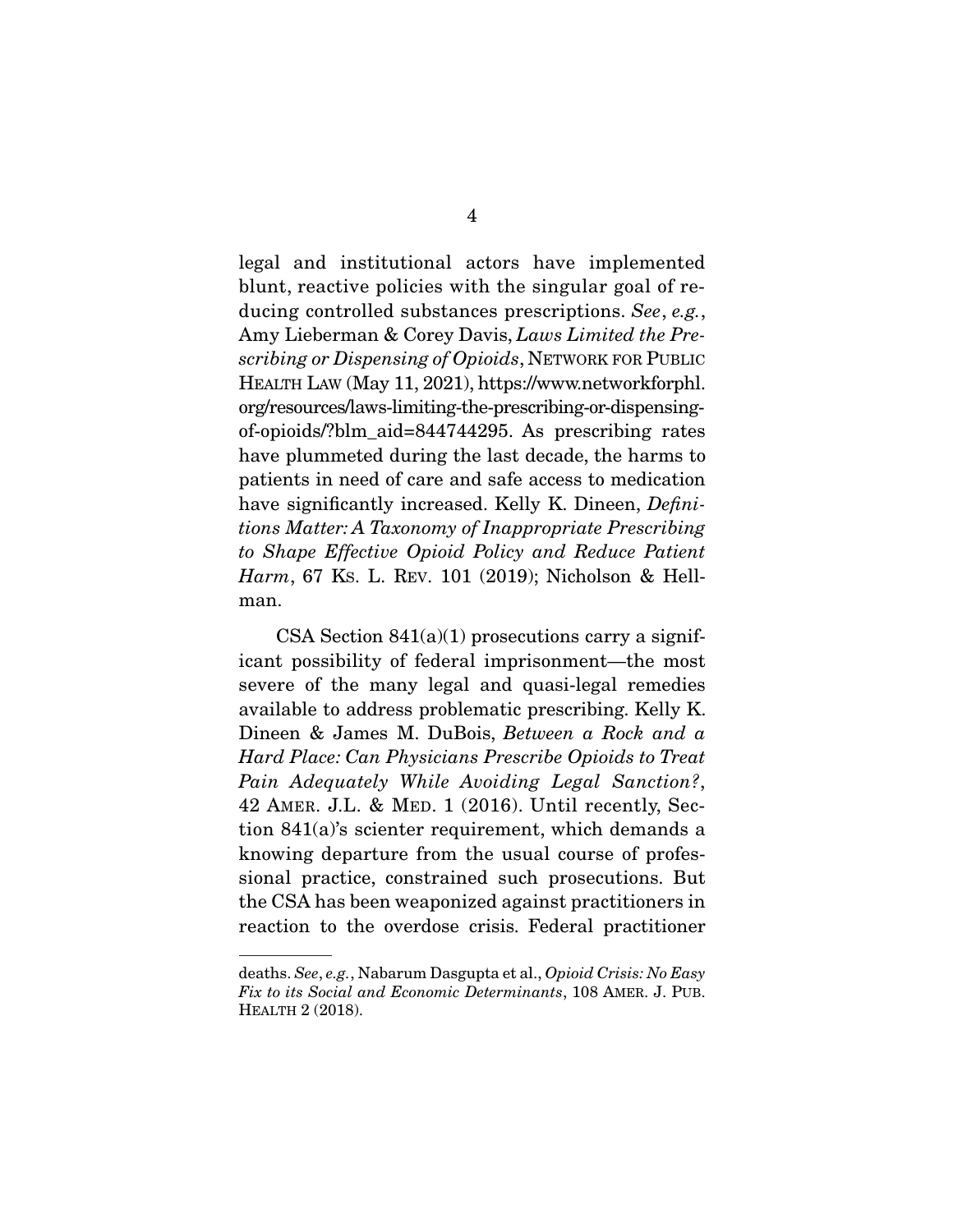investigations and prosecutions have increased while the standards for conviction under Section  $841(a)(1)$ have steadily eroded. *See*, *e.g.*, NAT'L ASS'N OF ATTOR-NEYS GENERAL, "FIRST, DO NO HARM": CRIMINAL PROSE-CUTIONS OF DOCTORS FOR DISTRIBUTING CONTROLLED SUBSTANCES OUTSIDE OF LEGITIMATE MEDICAL NEED (May 4, 2017), https://www.naag.org/attorney-generaljournal/criminal-prosecutions-of-doctors-for-distributingcontrolled-substances/.

 Prosecutorial and judicial statutory reconstruction to more easily convict practitioners is not the cure for drug related morbidity and mortality. *See* Centers for Disease Control and Prevention, National Center for Health Statistics, *Drug Overdose Deaths in the U.S. Top 100,000 Annually* (Nov. 17, 2021), https://www.cdc.gov/nchs/pressroom/nchs\_press\_releases/ 2021/20211117.htm (reporting an almost 30% increase in and record high number of overdose deaths between April 2020 and 2021). As we previously explained, and as the petitioners have described in the consolidated cases here, the Tenth and Eleventh Circuits have effectively eliminated Section 841(a)(1)'s *mens rea* requirements as applied to prescribers. *Brief of* Amici Curiae *Professors of Health Law and Policy in Support of Petitioner, Ruan v. United States*, No. 20-1410 (May 7, 2021). While the government must prove *intentional or knowing* distribution of controlled substances for *non-prescribers* under Tenth and Eleventh Circuit precedent, the government may convict an authorized prescriber of felony distribution without proof that they had any knowledge of "all the facts that make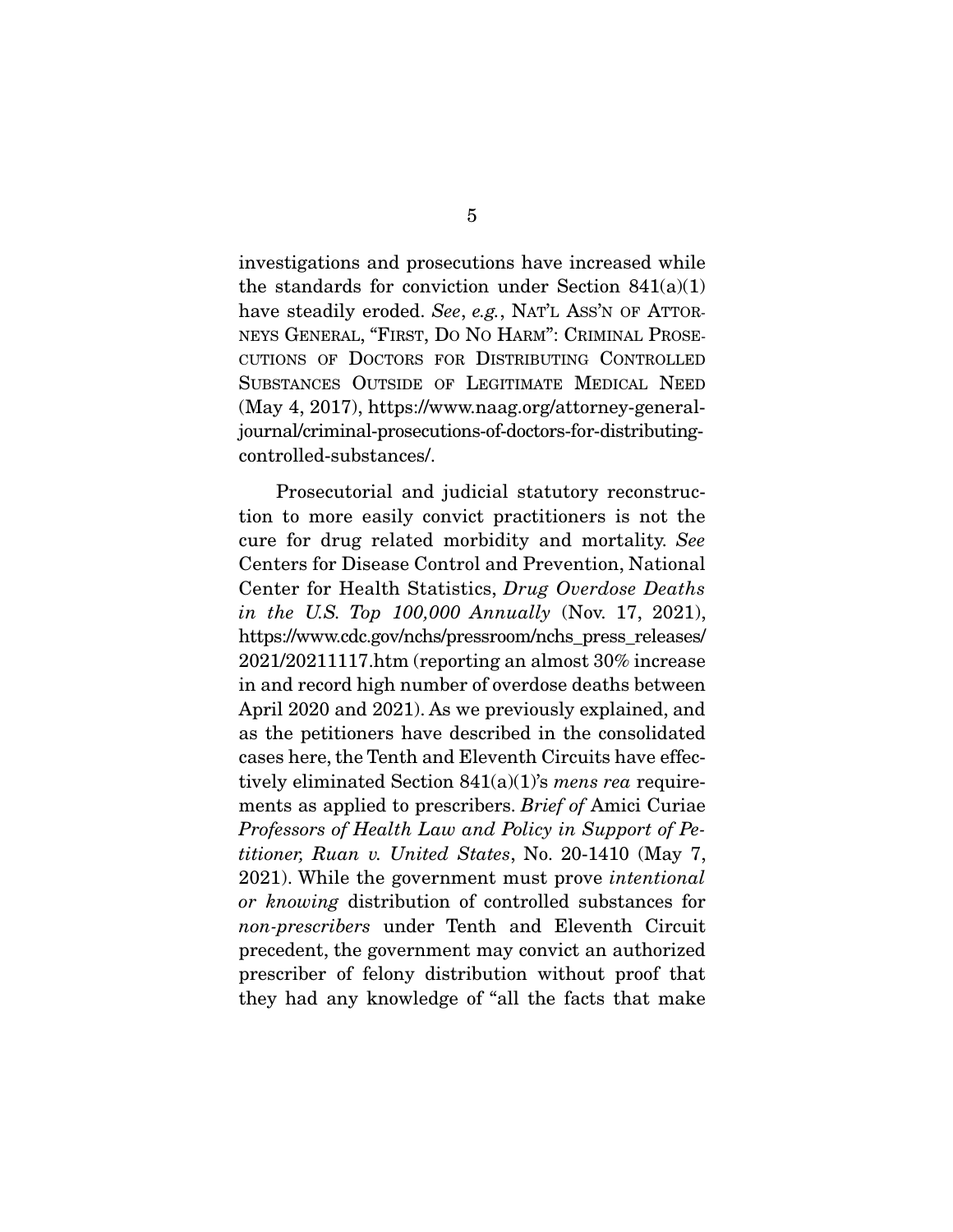[their] conduct illegal." *McFadden v. United States*, 576 U.S. 186, 194–95 (2015). Practitioners can face decades in prison for nothing more than deviations from accepted medical standards, including mistaken, foolish, negligent, and reckless prescribing (good faith medical error). *See* Dineen & DuBois at 21.

 The text and history of the CSA and this Court's relevant precedent all support the conclusion that Section  $841(a)(1)$  was designed to punish practitioners who engage in intentional or knowing illicit drug distribution by using their authorization to prescribe as a subterfuge for diverting drugs. The statute was not intended to remedy poor or even harmful medical decision-making. The Tenth and Eleventh Circuits' constructive rewriting of the CSA as applied to practitioners harms patients with legitimate medical need for controlled substances, forces practitioners to act unethically to protect themselves from legal sanction at the expense of the well-being of the patient, imperils the evolution of patient care, and implicates significant federalism concerns. We respectfully request that this Court clarify the scienter requirements of Section  $841(a)(1)$  and reject the legal exceptionalism embraced by several federal circuits that have determined to apply good faith to the *actus rea* rather than the *mens rea* requirements of the statute. *See*, *e.g.*, *United States v. Khan*, 989 F.3d 806 (10th Cir. 2021). The CSA's reach should only extend to practitioners who knowingly or intentionally (*i.e.*, not with subjective good faith) depart from their controlled substances authorization to prescribe outside the usual course of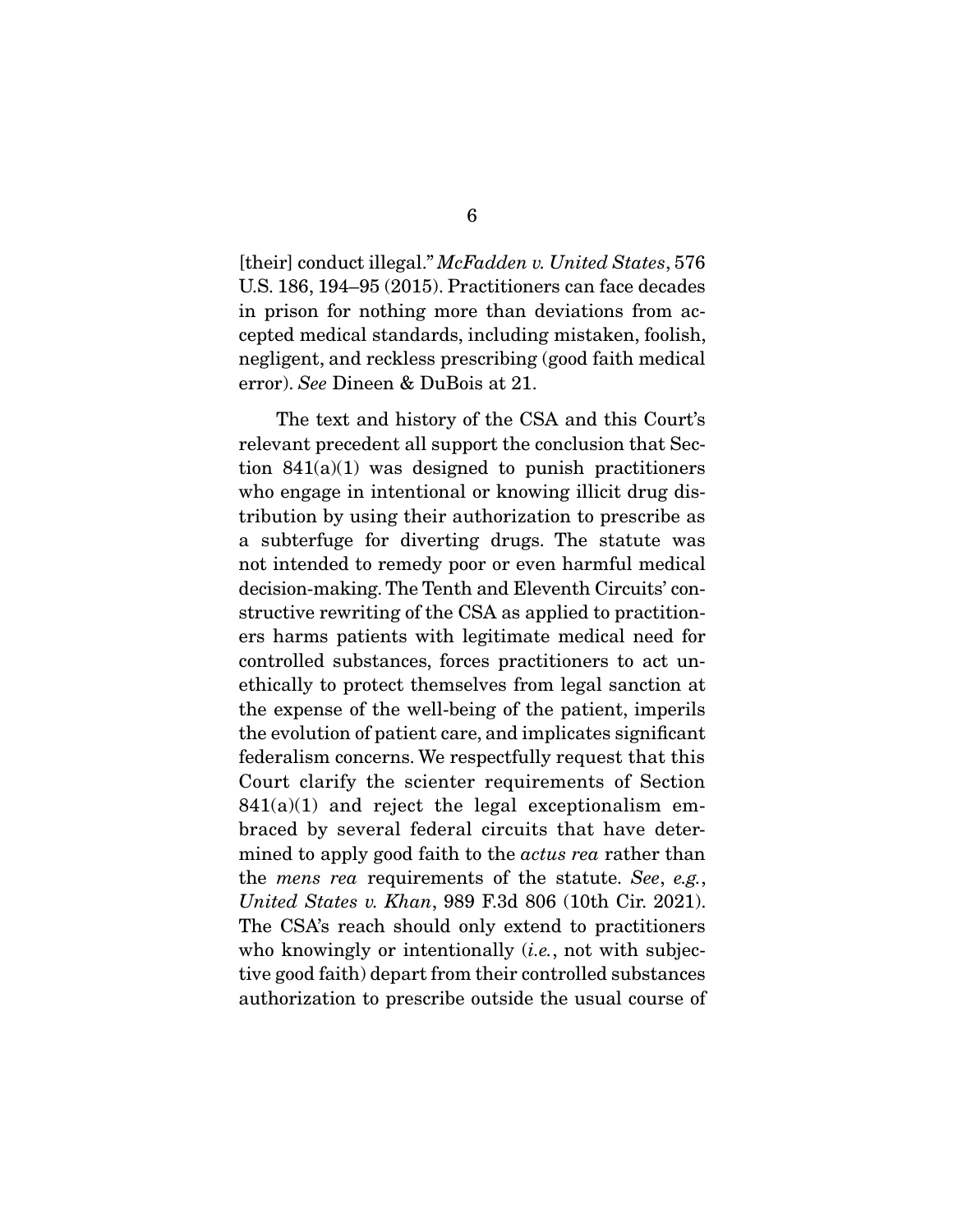professional practice, and thereby transform legitimate prescribing into unlawful distribution. This is the most coherent interpretation of the line between otherwise lawful activity (prescribing as authorized) and criminal distribution under Section 841(a)(1).

### **ARGUMENT**

--------------------------------- ♦ ---------------------------------

### **I. Conviction of Practitioners under Section 841(a)(1) Should Require a Knowing Departure from the Terms of Their Authorization**

### **A. The Statutory Framework and Elements of the Crime**

 The Controlled Substances Act (CSA) makes it unlawful, "*except as authorized* . . . for any person [to] knowingly or intentionally . . . distribute . . . a controlled substance." 21 U.S.C.  $§ 841(a)(1)$  (emphasis added). Authorization is attended by certification requirements (such as state practitioner licensure and a valid, DEA-issued certificate of registration (COR) permitting prescribing),<sup>6</sup> as well as practice requirements, including a mandate that authorized practitioners may only distribute controlled substances "in the course of professional practice," 21 U.S.C. § 802(21), by issuing valid prescriptions, *id.* § 829, defined as those "issued for *a legitimate medical purpose*

<sup>6</sup> 21 U.S.C. §§ 822(a) & 823(f ); 21 C.F.R. § 1306.03. Authorization also requires conformity with other provisions of the CSA, *id*. § 822(b), and with regulations issued by the Attorney General. *See id*. §§ 821 & 871(b).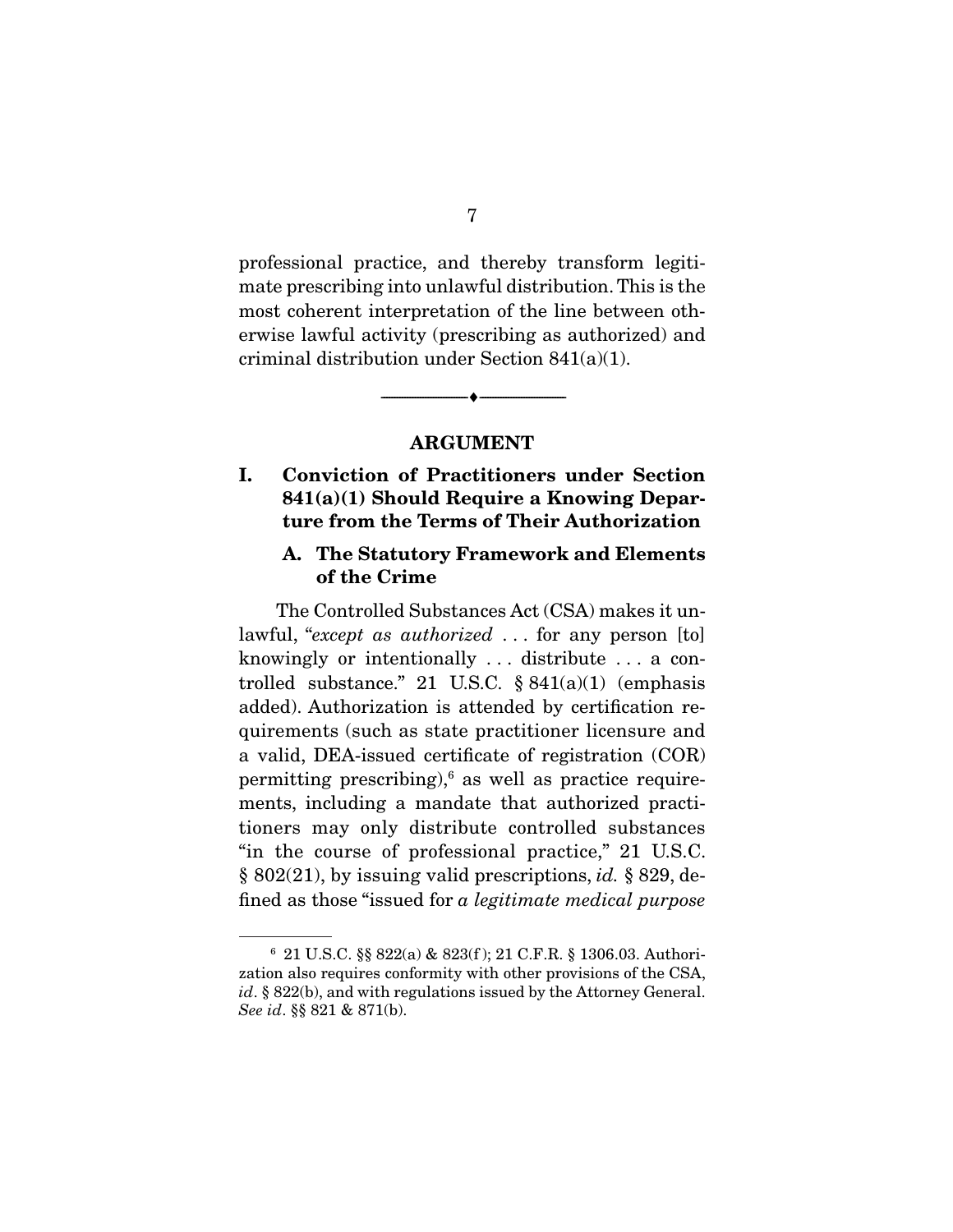by an individual practitioner acting *in the usual course of his professional practice*." 21 C.F.R. § 1306.04(a) (emphases added). The administrative penalties for failure to comply with the authorization requirements include suspension and permanent revocation of the COR. 21 U.S.C. § 824; John J. Mulrooney II & Katherine E. Legel, *Current Navigation Points in Drug Diversion Law: Hidden Rocks in Shallow, Murky, Drug-Infested Waters*, 101 MARQ. L. REV. 333, 389 (2017).7

 Criminal prosecution under Section 841(a)(1), of course, carries far more serious penalties. To convict a *non-practitioner* defendant, the government must prove that the defendant (1) intentionally or knowingly (2) distributed (3) a controlled substance. *Id*.; *McFadden* at 188-89 (the government is required to "establish that the defendant *knew* he was dealing with a controlled substance" as one of the facts the defendant must know to constitute a crime) (emphasis added).

 In *United States v. Moore*, this Court did not address the requirements the government must satisfy to convict *a practitioner* under Section 841(a)(1) because the defendant conceded a knowing departure from the usual course of professional practice at trial. 423 U.S. 122 (1975). The Court reached the narrower conclusion that the federal government's issuance of a COR was not sufficient to shield practitioners from prosecution

<sup>7</sup> Section 824 also includes a few subsections with *mens rea* requirements, *see*  $\S 824(a)(12)(b)$ ;  $\S 824(c)(2)(A)$ , making it even more unlikely that the felony provision at Section 841(a)(1) would not include the same or a higher scienter requirement.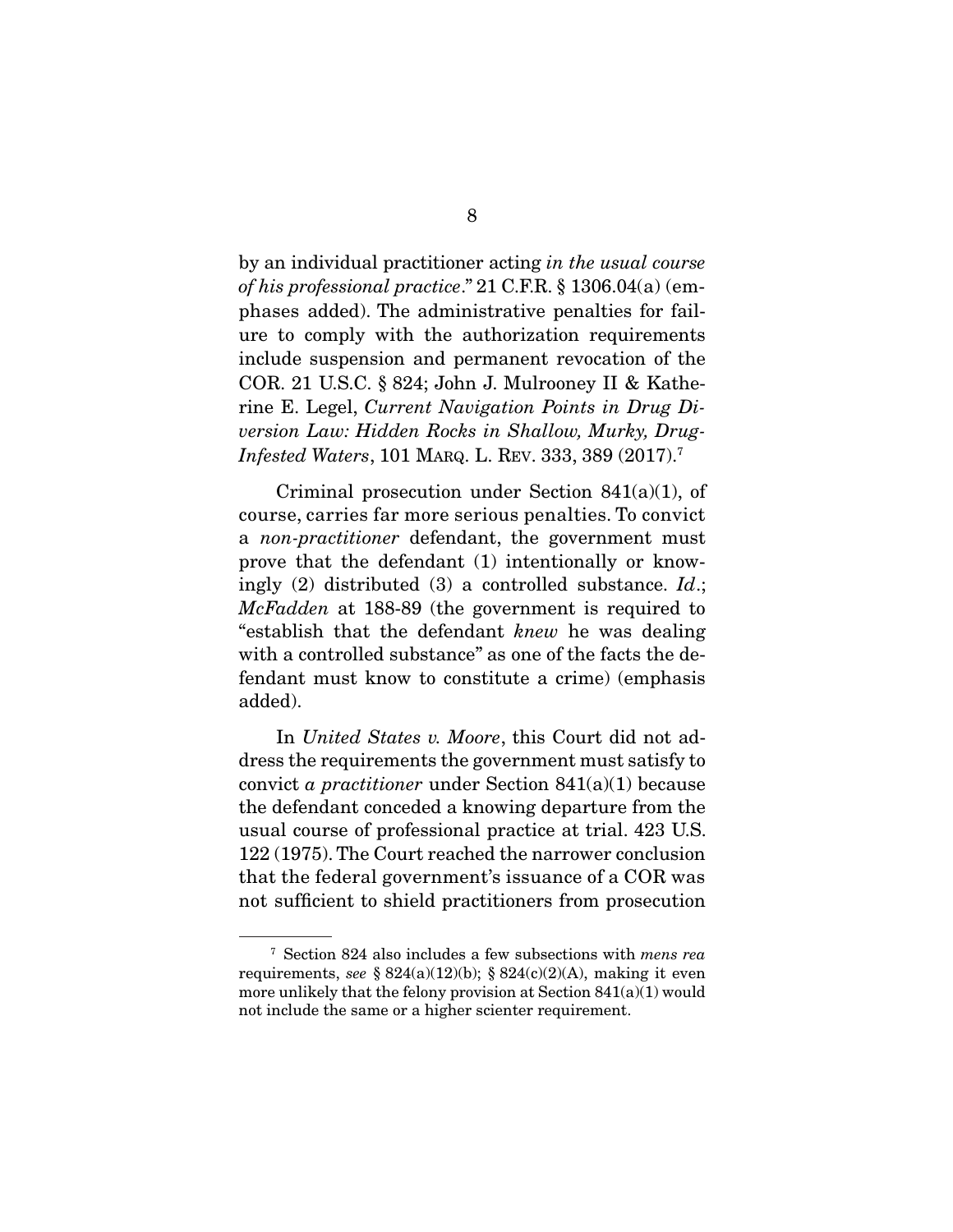when their prescription(s) fall outside "legitimate channels," such that they are acting "outside the bounds of professional practice" and prescribing not "for legitimate purposes, but primarily for the profits to be derived therefrom." *Id.* at 131-135.8 This Court has not yet considered "the extent to which the CSA regulates medical practice beyond prohibiting a doctor from acting as a drug pusher instead of a physician." *Gonzales*, 546 U.S. at 269 (internal quotations omitted).

 Since *Moore*, the federal circuit courts have inconsistently defined the elements of the crime in prescriber prosecutions. *Compare, e.g.*, *United States v. Ruan*, 966 F.3d 1101, 1136 (11th Cir. 2020) ("[i]n the medical context, drug distribution in violation of  $§ 841(a)(1)$  requires proof that either 1) the prescription was not for a 'legitimate medical purpose' *or* 2) the prescription was not made in the 'usual course of professional practice' "); *with United States v. Kohli*, 847 F.3d 483, 486 (7th Cir. 2017) (the government must prove that the defendant (1) knowingly caused to be dispensed the controlled substance alleged; (2) did so by intentionally prescribing the controlled substance outside the usual course of professional medical practice, and not for a legitimate medical purpose; and (3) knew that the substance was some kind of a controlled substance).

<sup>8</sup> *Moore* was decided when the only unilateral federal mechanism to stop a practitioner from prescribing was Section 841 prosecution. The CSA was later amended to allow the DEA to deny, suspend, or revoke a COR if continued registration would be inconsistent with the public interest.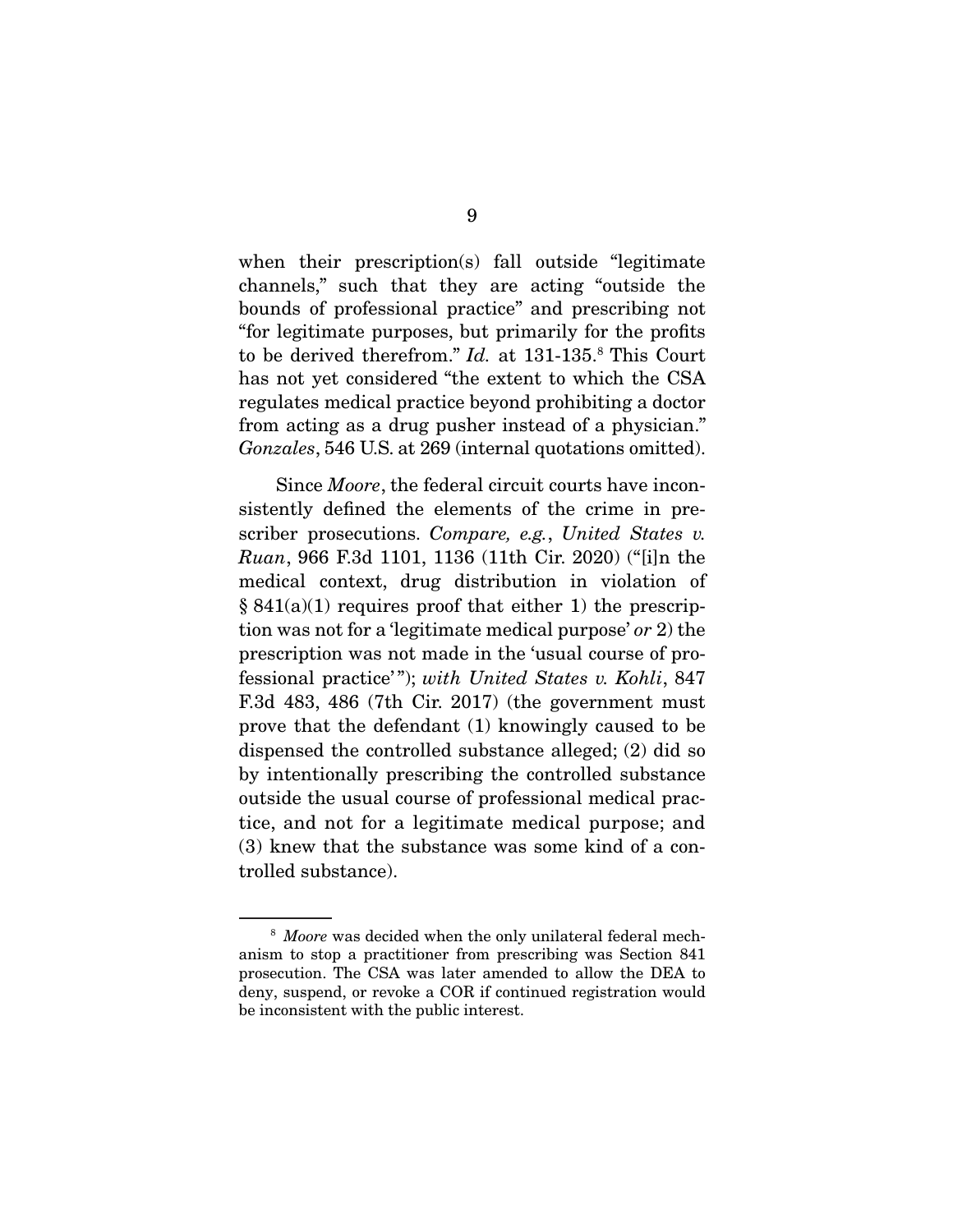Even with differences as to Section  $841(a)(1)$ 's specific elements, there had been some consensus that the government must prove that the defendant knowingly departed from "usual course of professional practice," or, at a minimum, acted without a "legitimate medical purpose," which serves as a proxy of sorts for the practitioner's knowing departure from the usual course of professional practice.9 *See*, *e.g.*, Ronald W. Chapman II, *Defending Hippocrates: Representing Physicians in the Wake of the Opioid Epidemic*, 43 CHAMPION 40 (2019). The Tenth and Eleventh Circuits, however, have eviscerated that tenuous consensus by eliminating the scienter requirement altogether and, thus, permitting conviction for prescriptions not written in the usual course of professional practice. *Ruan* at 1136; *Khan* at 825 (the government must prove "that a practitionerdefendant either: (1) subjectively knew a prescription was issued not for a legitimate medical purpose; *or* (2) issued a prescription that was objectively not in the usual course of professional practice") (emphasis added). By writing the *mens rea* out of the statute, a good faith medical prescribing error is criminalized, which conflates civil and criminal liability. *See*, *e.g.*, Diane E. Hoffmann, *Treating Pain Verses Reducing Drug Diversion and Abuse: Recalibrating the Balance in Our Drug Control Laws and Policies*, 1 ST. LOUIS U. J. HEALTH L. & POL'Y 231 (2008).

<sup>&</sup>lt;sup>9</sup> The regulation at 21 C.F.R.  $\S$  1306.04(a) might be understood as providing context to Section  $841(a)(1)$  by using "legitimate medical purpose" as a short-hand for subjective good faith to treat a patient in the "course of professional practice."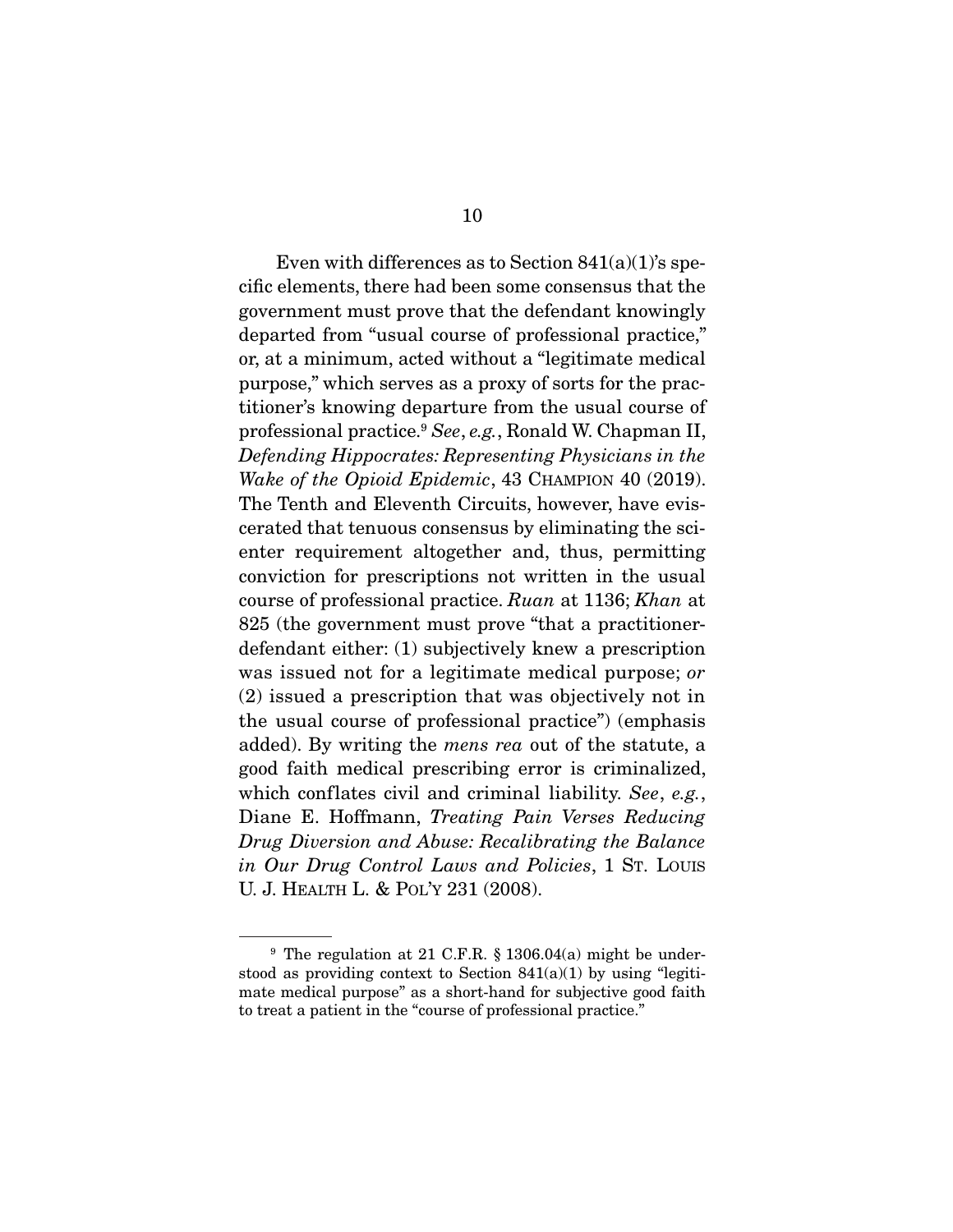#### **B. The Scienter Requirement**

 "The existence of a *mens rea* is the rule of, rather than the exception to, the principles of Anglo-American criminal jurisprudence," *Dennis v. United States*, 341 U.S. 494 (1951), and there is a strong presumption in favor of reading in a *mens rea* requirement, even when not statutorily defined. *Staples v. United States*, 511 U.S. 600 (1994). Congress explicitly included a minimum scienter requirement of knowledge in the text of Section 841(a)(1). Interpreting the statute consistent with "ordinary English usage," *Flores-Figueroa v. United States*, 556 U.S. 646, 652 (2009), the government must prove three material elements under Section 841(a)(1) beyond a reasonable doubt: that the defendant (1) knowingly (2) distributed (3) a controlled substance. *McFadden* at 188-189.

 These material elements are the same whether the defendant is a practitioner or a layperson. In the case of a practitioner, however, because prescribing is an authorized activity, the government must meet the distribution requirement by proving a practitioner acted outside their authorization. Thus, in practitioner cases, the government must prove that the defendant (1) knowingly (2) acted without authorization (and, thus, unlawfully distributed) (3) a controlled substance. The word knowingly applies to the verb(s) (here, distribute) and the object of the verb(s) (here, controlled substance) in the statute. *McFadden* at 191; *Liparota v. United States*, 471 U.S. 419 (1985). The second element (acted without authorization) can only be met if the defendant acted outside the course of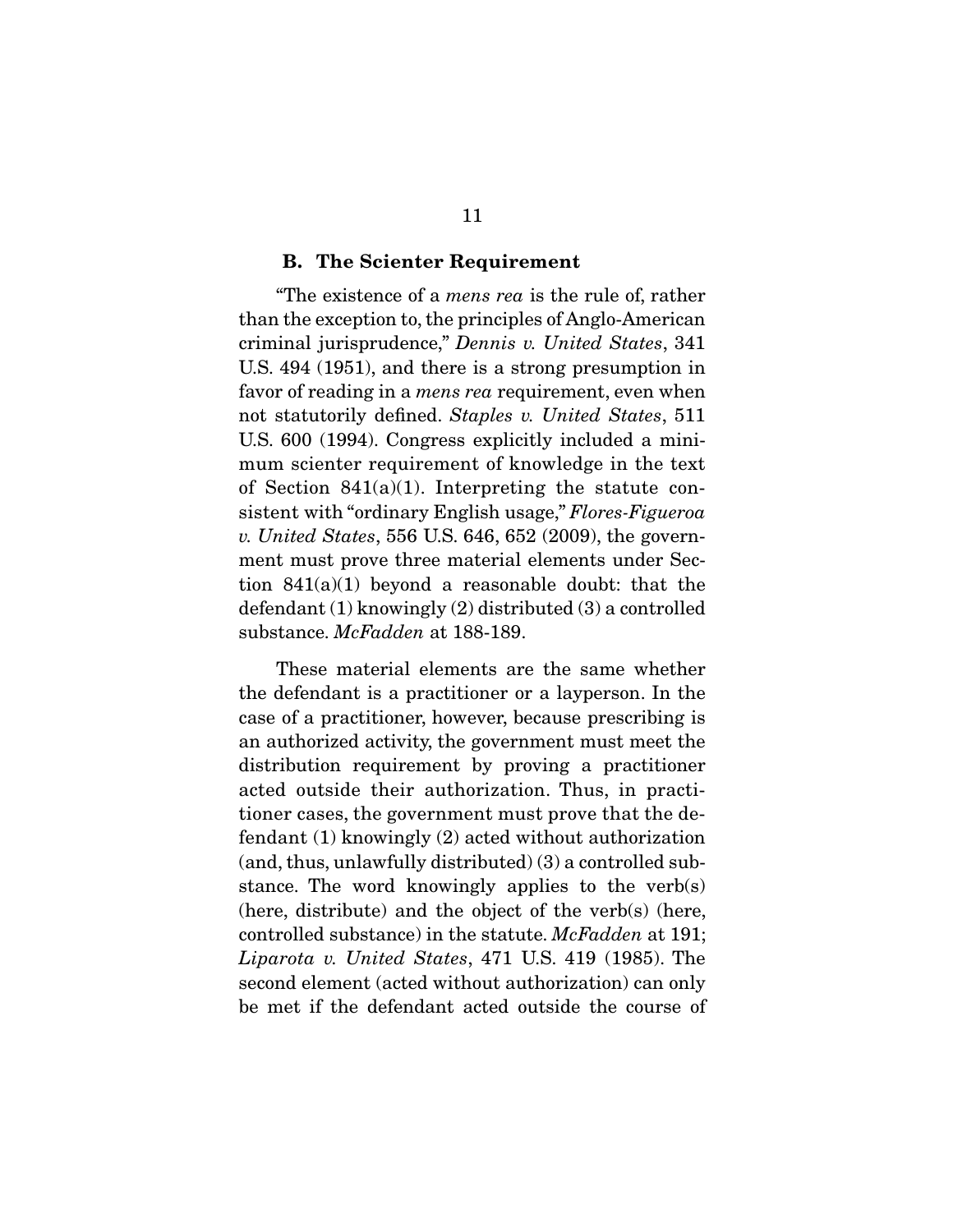professional practice, 21 U.S.C. § 802 (21), *and* did so *knowingly*. *See*, *e.g.*, *United States v. X–Citement Video, Inc*., 513 U.S. 64, 79 (1994) (Stephens, J., concurring) ("courts ordinarily read a phrase in a criminal statute that introduces the elements of a crime with the word "knowingly" as applied to each element").

 The Tenth and Eleventh Circuits' elimination of the knowledge requirement for the *actus rea* of distribution (prescribing outside the scope of authorization in the case of practitioners) creates a two-tiered system in which prosecutors are only required to prove knowledge of distribution when prosecuting laypersons. The assertion that the government may succeed against practitioners by either proving that they "(1) subjectively knew a prescription was issued not for a legitimate medical purpose; *or* (2) issued a prescription that was objectively not in the usual course of professional practice," as the Tenth Circuit held in *Kahn*  is a perversion of the criminal statute. Such a reading, in fact, severs the *mens rea* (subjective knowledge) from the *actus rea* (objective departure from the usual course of practice) and permits conviction if either is proven instead of reading them together.

 Construing the CSA to permit the criminalization of carelessness or negligence also conflicts with this Court's long history of interpreting criminal statutes to include a *mens rea* requirement for each element to avoid criminalizing apparently innocent conduct. *See Staples* at 610; *Liparata* at 426 (requiring knowledge that the possession of food stamps was unauthorized); *Rehaif v. United States*,139 S. Ct. 2191, 2196 (2019)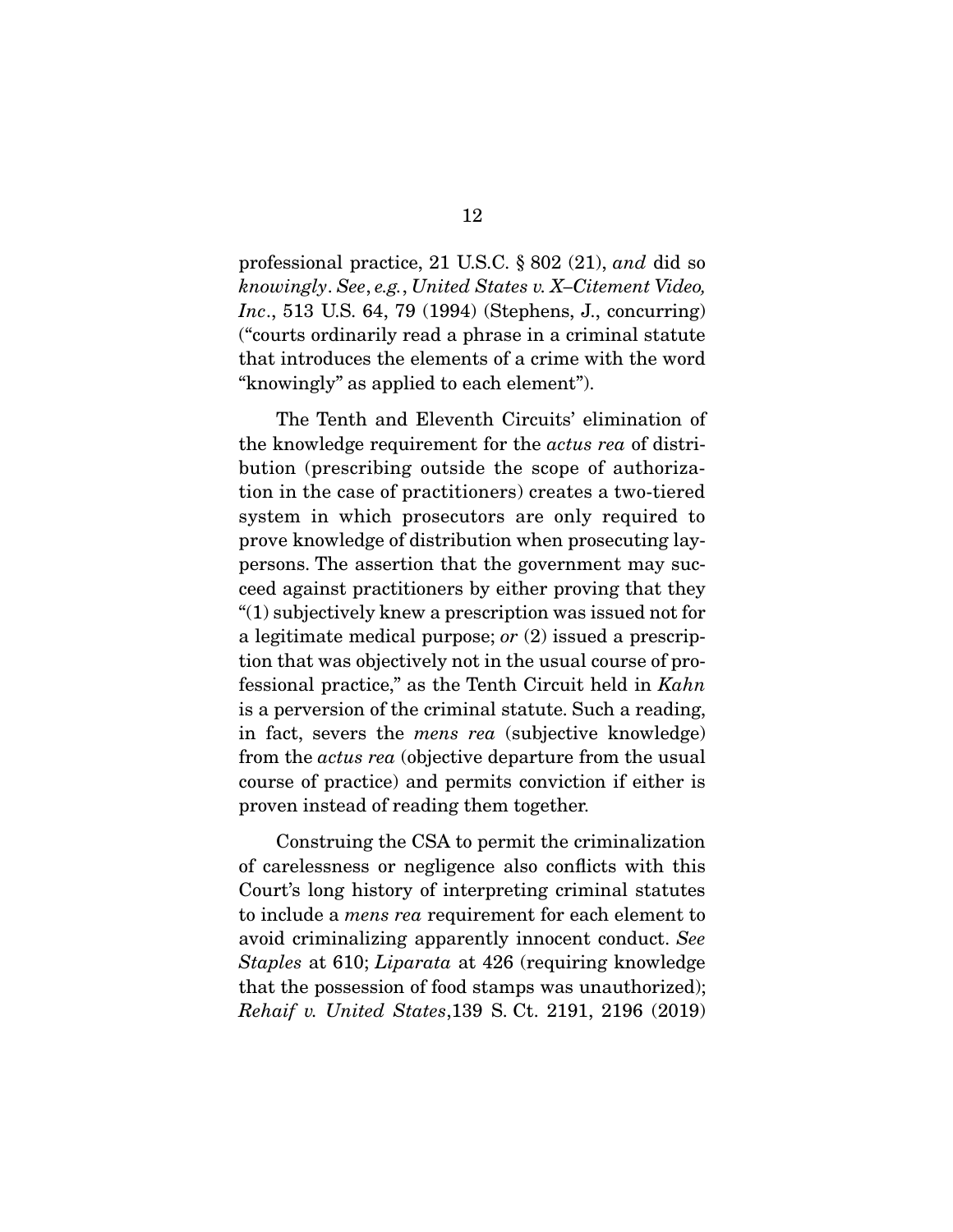("The cases in which we have emphasized scienter's importance in separating wrongful from innocent acts are legion"). Because practitioners frequently prescribe controlled substances knowingly under their authorization, the scienter requirement is critical in separating accidental or negligent conduct from knowing distribution. Without knowledge of the departure from authorized prescribing, a practitioner "may well lack the intent needed to make his behavior wrongful." *Rehaif* at 2197.

 Finally, the nature and purpose of the CSA also supports the conclusion that Congress only intended to criminalize drug trafficking as traditionally understood, that is, to prosecute practitioners who use their status as a subterfuge to engage in drug dealing for personal gain. In *Moore*, this Court carefully examined the CSA's legislative history and concluded that Section 841 only applied to transactions that fell outside legitimate distribution chains and that criminality turned on the nature of the transaction. *Moore* at 132-138; *see also Gonzales* at 250. The defendant's knowledge that she is prescribing outside of her authorization is central to the nature of the transaction. As such, the government must prove the practitioner acted intentionally or knowingly (*i.e.*, other than in good faith) to secure a conviction. Any other construction, including the spurious objective good faith standard, is just another road to criminalizing prescribing without the requisite *mens rea* showing. *See*, *e.g.*, Deborah Hellman, *Prosecuting Doctors for Trusting Patients*, 16 GEO. MASON L. REV. 701 (2009).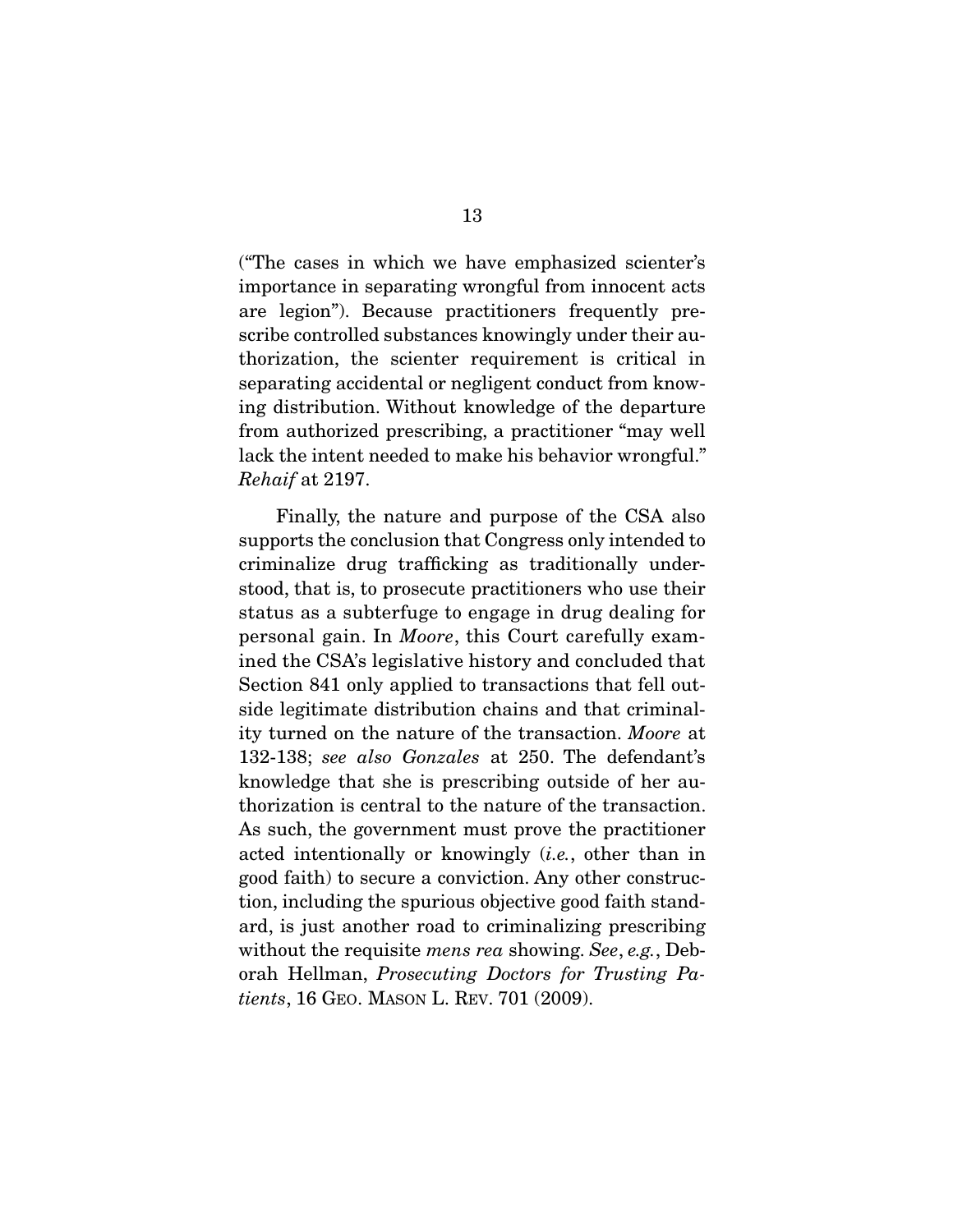### **II. Eliminating the** *Mens Rea* **Requirement from 841(a)(1) Stifles Innovation, Harms Patients, and Compromises Practitioners' Ethical Integrity**

 In the absence of a *mens rea* requirement, the national standards of practice used in Section  $841(a)(1)$ prosecutions to determine the usual course of professional practice is a dangerous precedent for criminal liability. Standard of care inquiries in civil matters evaluate the reasonableness of practitioner treatment decisions and measure prevailing customs, with tolerance for "respectable minority" approaches, including innovative medical practices. Sandra H. Johnson, *Customary Standards of Care*, 43 HASTINGS CTR. REP. 6, 9-10 (2013). In civil matters, liability does not implicate more than reputational and pecuniary interests. On the other hand, using one component of a civil standard to determine criminal liability will further fuel practitioners' reasonable fears of the kinds of legal scrutiny that can end not only practitioners' careers but deprive them of basic liberties. Dineen & DuBois. In self-interest, practitioners are incentivized to avoid innovation and the care of patients with unique or complex needs. Instead of comporting with the ethical duties to maximize their patients' well-being, practitioners over-comply with perceived legal norms to avoid any possible legal entanglement at those patients' expense. *Id.*; Dineen, *Definitions Matter*.

 The fear of criminal scrutiny, including the deterrent effect of investigations alone, motivates practitioners to avoid prescribing controlled substances as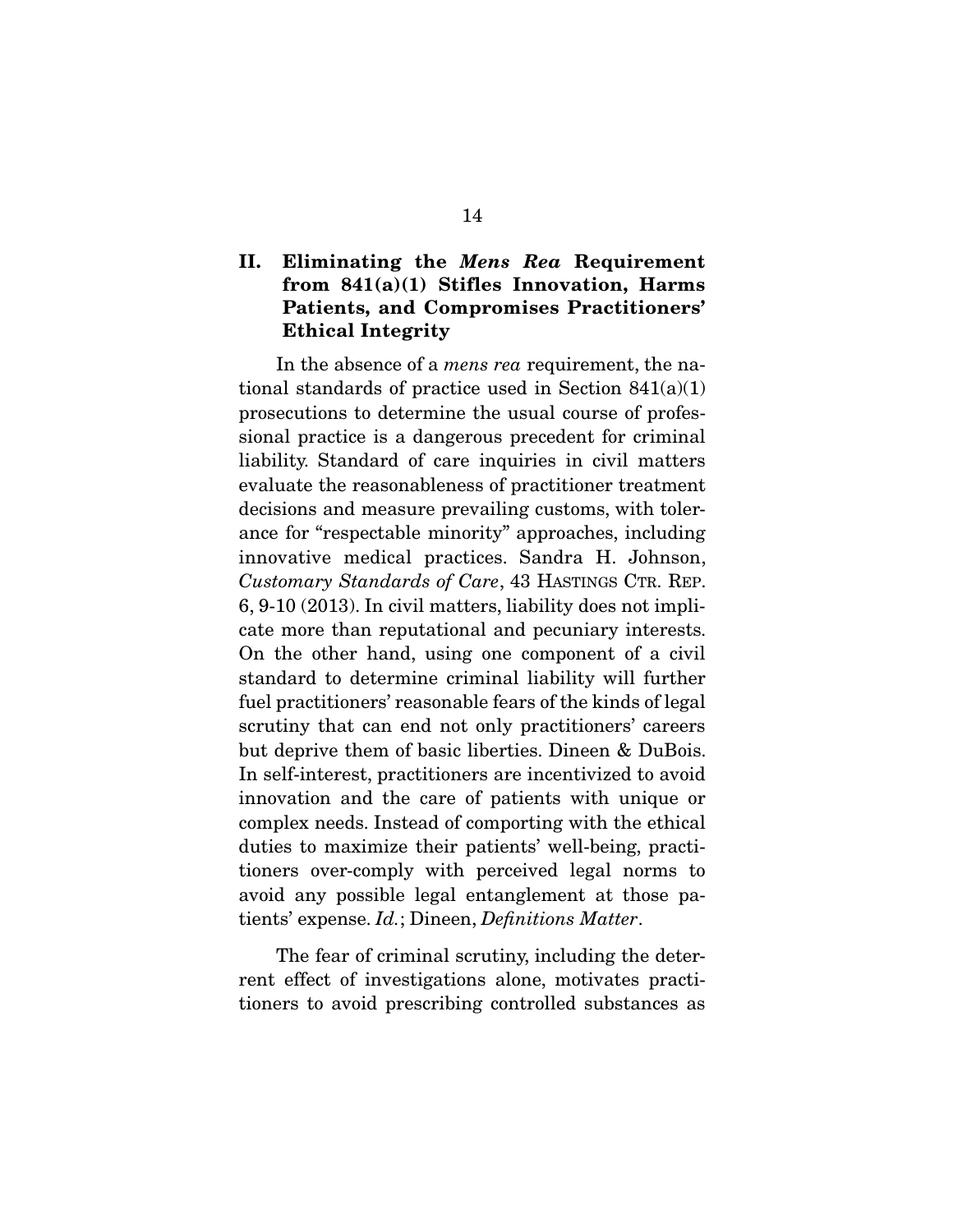well as the care of the patients who might benefit from them. Sandra H. Johnson, *Regulating Physician Behavior: Taking Doctors' "Bad Law" Claims Seriously*, 53 ST. LOUIS U. L.J. 973 (2009); *see also* Cara L. Sedney et al., *"The DEA Would Come In And Destroy You": A Qualitative Study of Fear And Unintended Consequences Emerging From Restrictive Opioid Prescribing Policies In West Virginia* (Oct. 25, 2021), https://www.researchsquare.com/article/rs-991531/ v1 (conducting qualitative interviews with prescribers who repeatedly identified the fear of the DEA as motivating patient avoidance). According to Michael Barnes,

DOJ raids and searches . . . interrupt the delivery of health care, put patients' lives at risk, and unjustly destroy careers and livelihoods. They also create confusion and fear among professionals serving or considering serving similar patient populations. A reluctance to practice and prescribe controlled medications when medically necessary is especially troublesome given rising rates of suicide, the availability of increasingly lethal black-market alternatives, and in the case of OUD, the federal objective of increasing, rather than decreasing, prescribing.

Michael C. Barnes, *A More Sensible Surge: Ending DOJ's Indiscriminate Raids of Healthcare Providers*, 8 LEG. & POLICY BRIEF 7, 21 (2019).

 Fear of scrutiny also contributes to the avoidance of patients with opioid addiction, for whom prescribed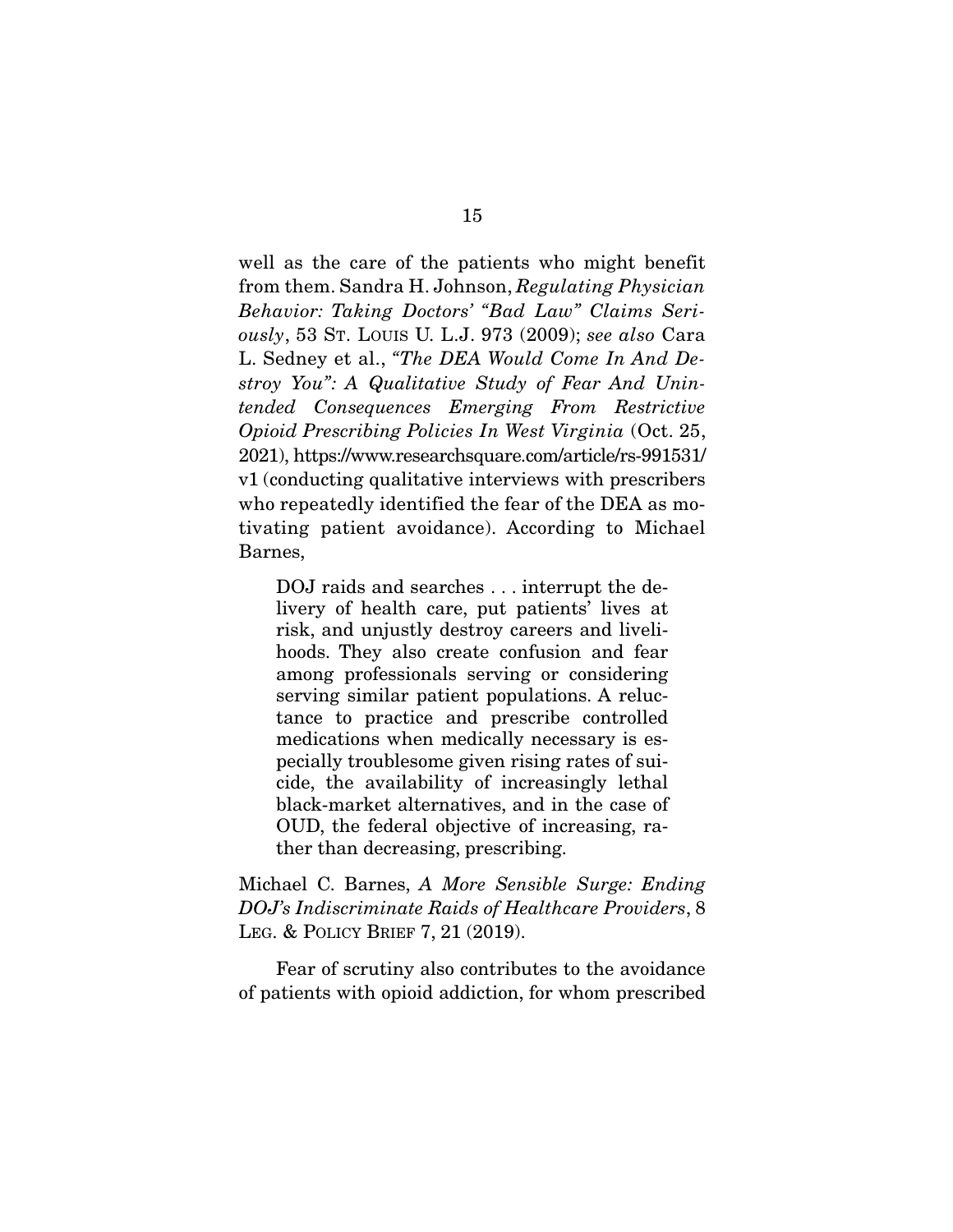controlled substances are both the gold standard of medical care and drastically under-utilized. NAT'L ACADEMIES OF SCIENCES, MEDICATIONS FOR OPIOID USE DISORDER SAVE LIVES (2019). As the National Academies of Sciences explained, "the DEA's approach can be 'threatening,' and some . . . providers feel that they are unfairly scrutinized . . . [and] recent aggressive enforcement strategies[,] . . . including increases in raiding, auditing, and launching criminal investigations . . . perpetuate the fear of such surveillance." *Id.* at 120- 121. It is ironic that practitioner prosecutions under Section  $841(a)(1)$  may further drive avoidance of patients with addiction given that an express purpose of the CSA was to increase access to addiction care, an area devastated by decades of Harrison Narcotic Act enforcement against prescribers, which created a century long separation of addiction care from medicine and pushed people with substance use disorders from doctors to drug dealers. *See*, *e.g.*, Evan D. Anderson, Jason Sloan, & Leo Beletsky, *Intensive Care for Pain as an Overdose Prevention Tool: Legal Considerations and Policy Imperatives*, 5 U. PA. L. & PUB. AFF. 63, 98 (2019). Even today, most people with addiction face stigma, discrimination, and a lack access to evidencebased care. Kelly K. Dineen & Elizabeth Pendo, *Substance Use Disorder Discrimination and the Cares Act: Using Disability Law to Inform Part 2 Rulemaking*, 52 ARIZ. ST. L.J. 1143 (2020).

 Focused policy efforts to curb all prescribing in response to the overdose crises has further turned practitioners away from patients in need. Dineen,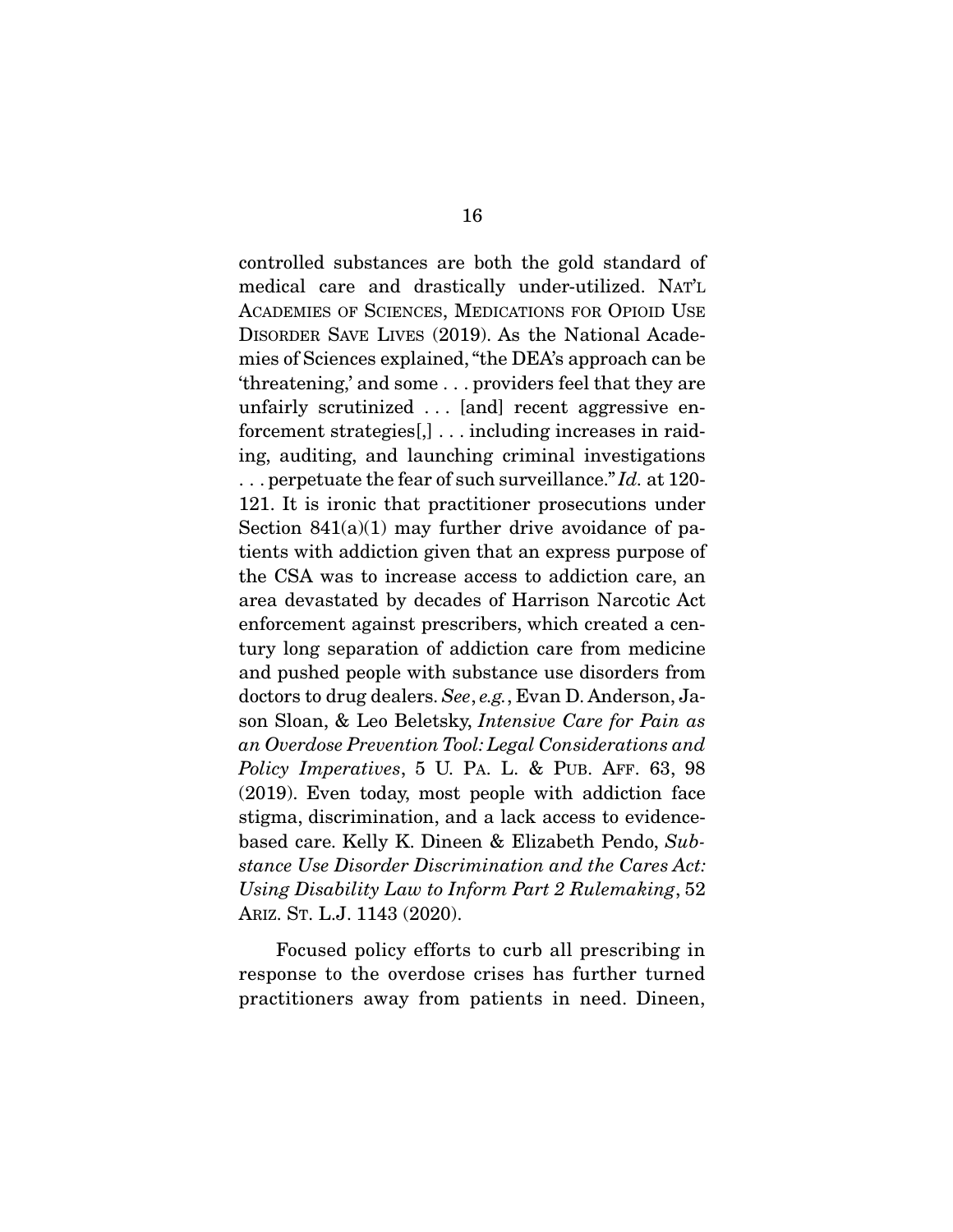*Definitions Matter* at 1001-1011 (describing the serious harms and deaths from suicide and the shift to illicit drugs after prescribers abandoned patients, abruptly stopped prescribing, or rapidly tapered patients' opioids out of fear of legal scrutiny). One of the most influential was the CDC Guideline for Prescribing Opioids for Chronic Pain. Deborah Dowell et al., 65 MMWR RECOMM. REP. 1 (2016). These recommendations and others were accorded the force of legal mandates and entities from insurance companies to provider groups, adjusted recommended prescribing parameters further downward to ensure compliance. Dineen, *Definitions Matter.* Practitioners followed suit, many of whom abandoned their ethical duties to patients and made medical decisions out of selfprotection rather than in their patients' best interests, including by abruptly discontinuing and involuntarily tapering patients from opioids. *Id*.; Beth D. Darnall et al., *International Stakeholder Community of Pain Experts and Leaders Call for an Urgent Action on Forced Opioid Tapering*, 20 PAIN MED. 429 (2019); Amelia L. Persico et al., *Opioid Taper Practices Among Clinicians*, 14 J. PAIN RES. 3353, 3357 (2021) ("we found that motivation for tapering opioids was strongly influenced by CDC guidelines and insurance regulations *rather than medical reasons or patient specific factors*") (emphasis added).

 Patients suffered needlessly and even died. This situation was so dire that both the Food and Drug Administration (FDA) and the Centers for Disease Control and Prevention issued warnings about unwarranted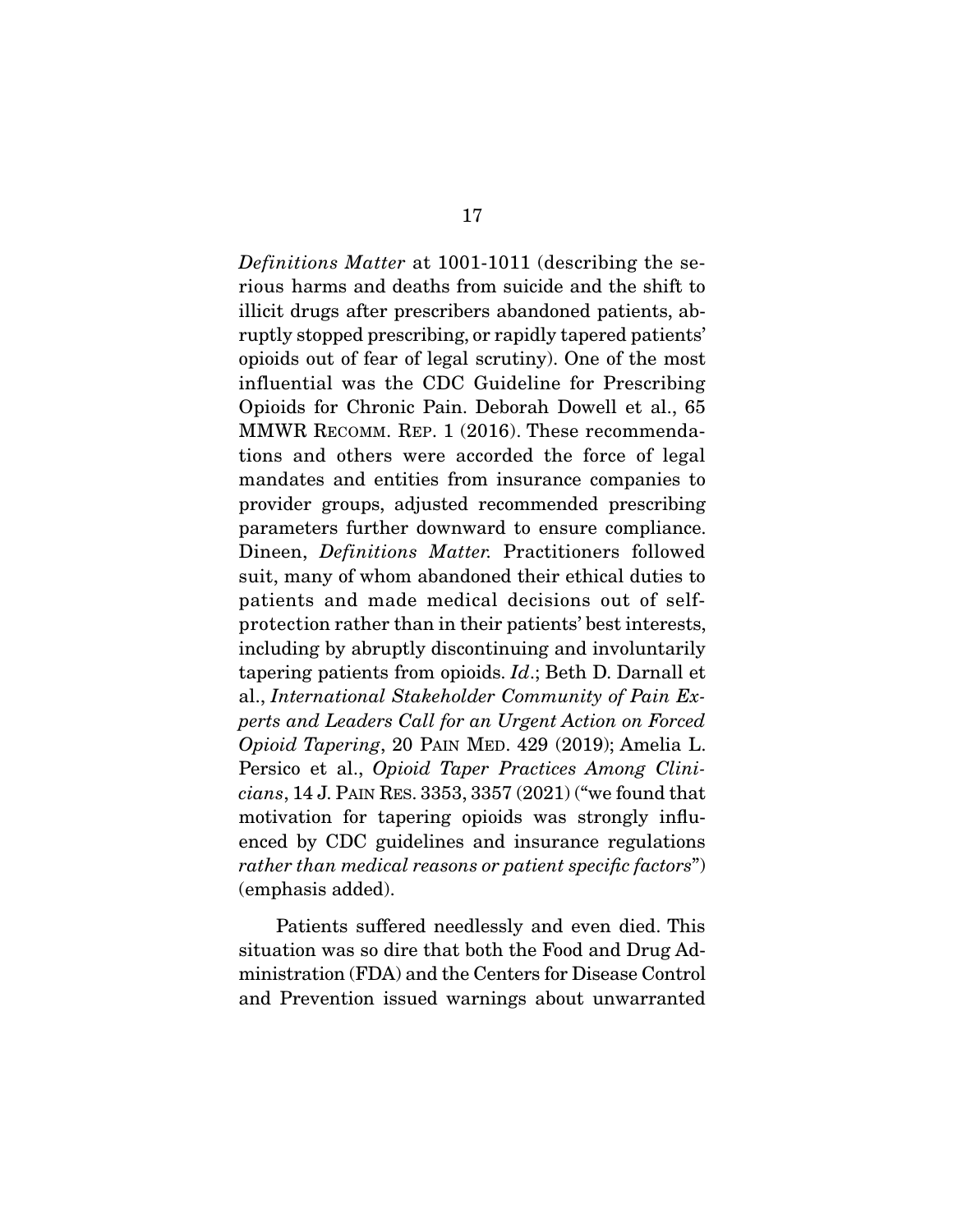discontinuations and resulting suicides. Christine Vestal, *Rapid Opioid Cutoff is Risky Too, Feds Warn*, PEW (May 21, 2019) https://www.pewtrusts.org/en/researchand-analysis/blogs/stateline/2019/05/21/rapid-opioidcutoff-is-risky-too-feds-warn. Today, many practitioners categorically refuse to treat patients with chronic pain, while others simply stopped medically indicated prescribing. Jackie Yenerall & Melinda B. Buntin, *Prescriber Responses to a Pain Clinic Law: Cease or Modify?*, 206 DRUG & ALCOHOL DEP. 107591 (2020) (After state law changes, 24% of prescribers stopped prescribing altogether, without regard for patient needs).

 Dr. Lynn Webster explained the ethical dilemma and the harms that can result from the legal pressure to reduce even helpful medications. Reflecting on his patient Jack, who died by suicide after Webster decreased Jack's daily medication dose out of fear of legal scrutiny, Webster said,

I had to ask myself if my concern for my freedom and licensure had led to this tragedy. This was a moral dilemma . . . I could have continued to prescribe a high dose of opioids, but if he had died . . . the medical examiner might have said the death was an unintentional overdose . . . [he] might have even intentionally overdosed and no one would know. Deaths from opioids have become red flags for investigations. By contrast, Jack's death by suicide was not widely recognized by anyone beyond his family and me. I was tormented by the thought that he might have died because I was unable to help him.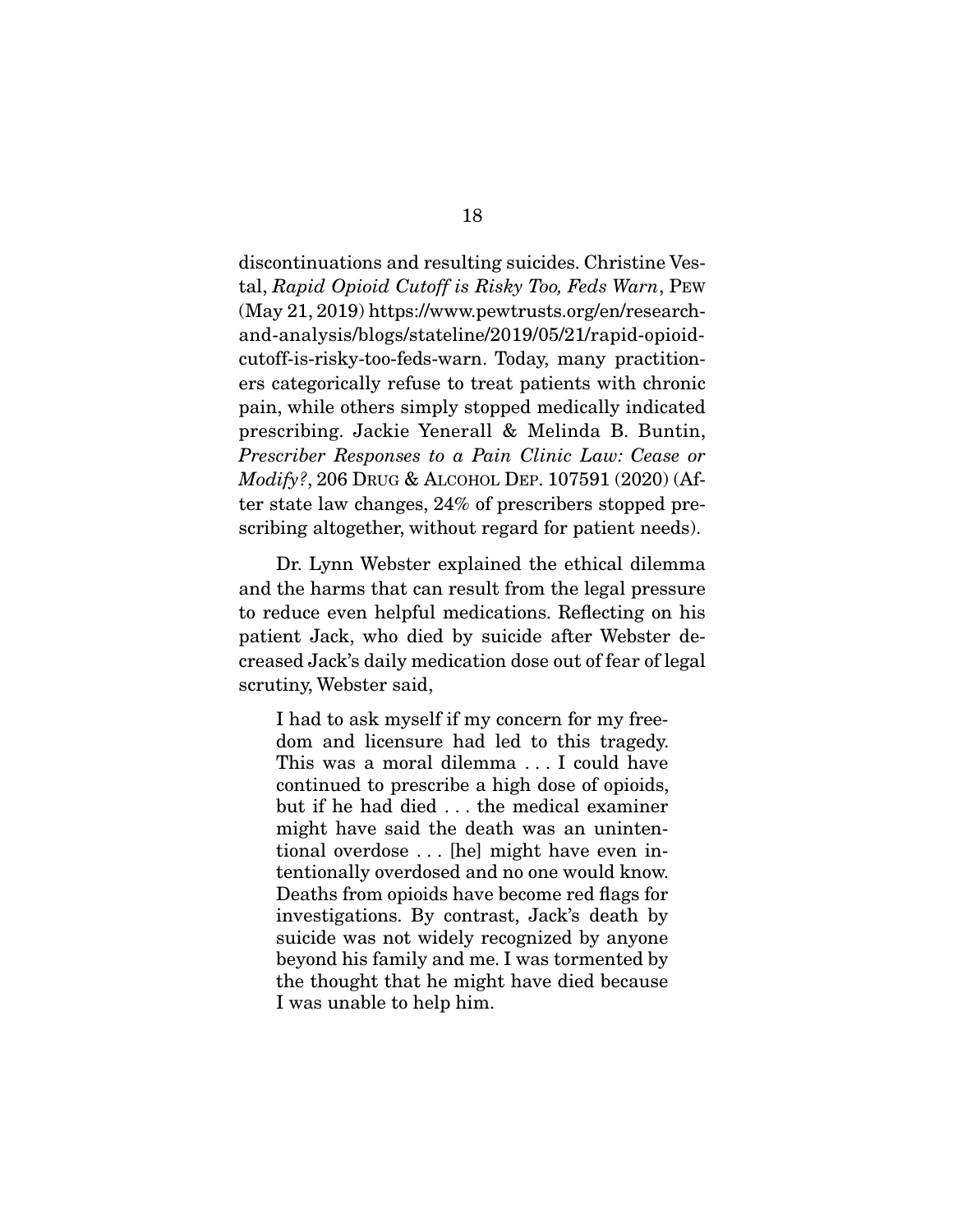### Lynn Webster, *Pain and Suicide: The Other Side of the Opioid Story*, 15 PAIN MED. 345 (2014).

 Patients with pain, addiction, or both desperately need appropriate care and treatment. If practitioners are held strictly liable under Section 841(a)(1), patient abandonment will become ever more common as practitioners act to avoid scrutiny. Progress in medical care in these areas can only recover if the regulation of medical practice is returned to the province of the states except in narrow circumstances.

## **III. Any Construction of the CSA that Criminalizes Medical Error Improperly Intrudes on the States' Power to Regulate the Practice of Medicine**

 Any construction of Section 841(a)(1) that permits the federal government to criminalize good faith medical errors raises alarming federalism implications. The states that have primary authority to regulate the practice of medicine under their reserved Tenth Amendment police powers. *See*, *e.g.*, *Linder v. United States*, 268 U.S. 5, 18 (1925) ("[D]irect control of medical practice in the states is beyond the power of the federal government."); *Barsky v. Bd. of Regents*, 347 U.S. 442, 449 (1954) ("The state's [broad power to establish and enforce standards of conduct within its borders relative to health] extends naturally to the regulation of all professions concerned with health."); *Hillsborough Cty. v. Automated Med. Labs., Inc.*, 471 U.S. 707, 719 (1985) (The regulation of health and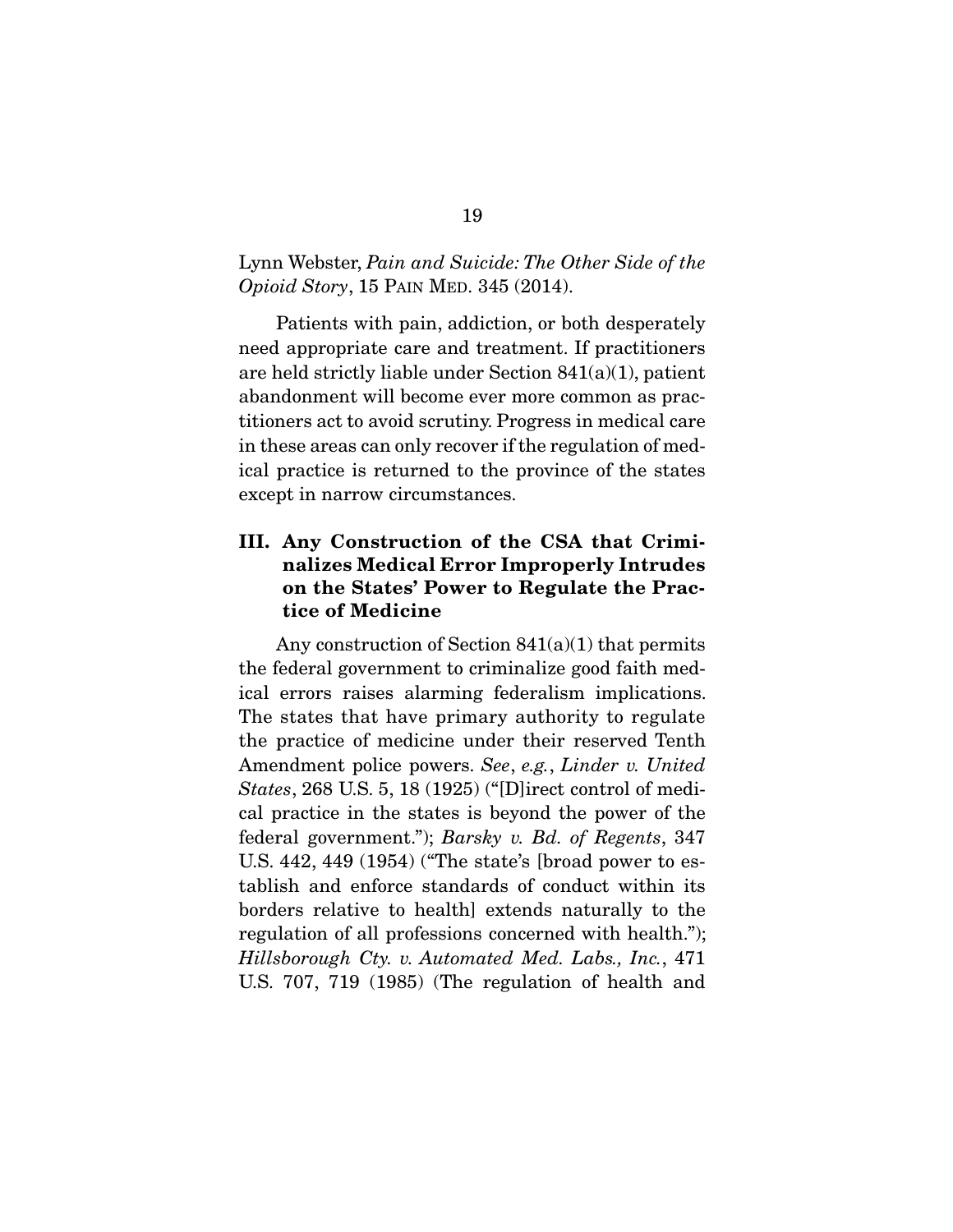safety is "primarily, and historically, a matter of local concern[.]"); *Rush Prudential HMO, Inc. v. Moran*, 536 U.S. 355, 387 (2002) (espousing that establishing "standards of reasonable medical care" is a "quintessentially state-law" function).

 The preservation of a proper balance between federal and state powers is central to our constitutional design and the protection of fundamental liberties. As this Court has explained:

This federalist structure of joint sovereigns preserves to the people numerous advantages. It assures a decentralized government that will be more sensitive to the diverse needs of a heterogenous society; it increases opportunity for citizen involvement in democratic processes; it allows for more innovation and experimentation in government; and it makes government more responsive. . . . Just as the separation and independence of the coordinate branches of the Federal Government serve to prevent the accumulation of excessive power in any one branch, a healthy balance of power between the States and the Federal Government will reduce the risk of tyranny and abuse from either front.

*Gregory v. Ashcroft*, 501 U.S. 452, 458 (1991).

 Consequently, the federal-state balance of power cannot be dramatically reconstrued by either judicial supposition or a federal law enforcement agency's interpretation of a statute that runs afoul of its plain text. *Raygor v. Regents of University of Minnesota*, 534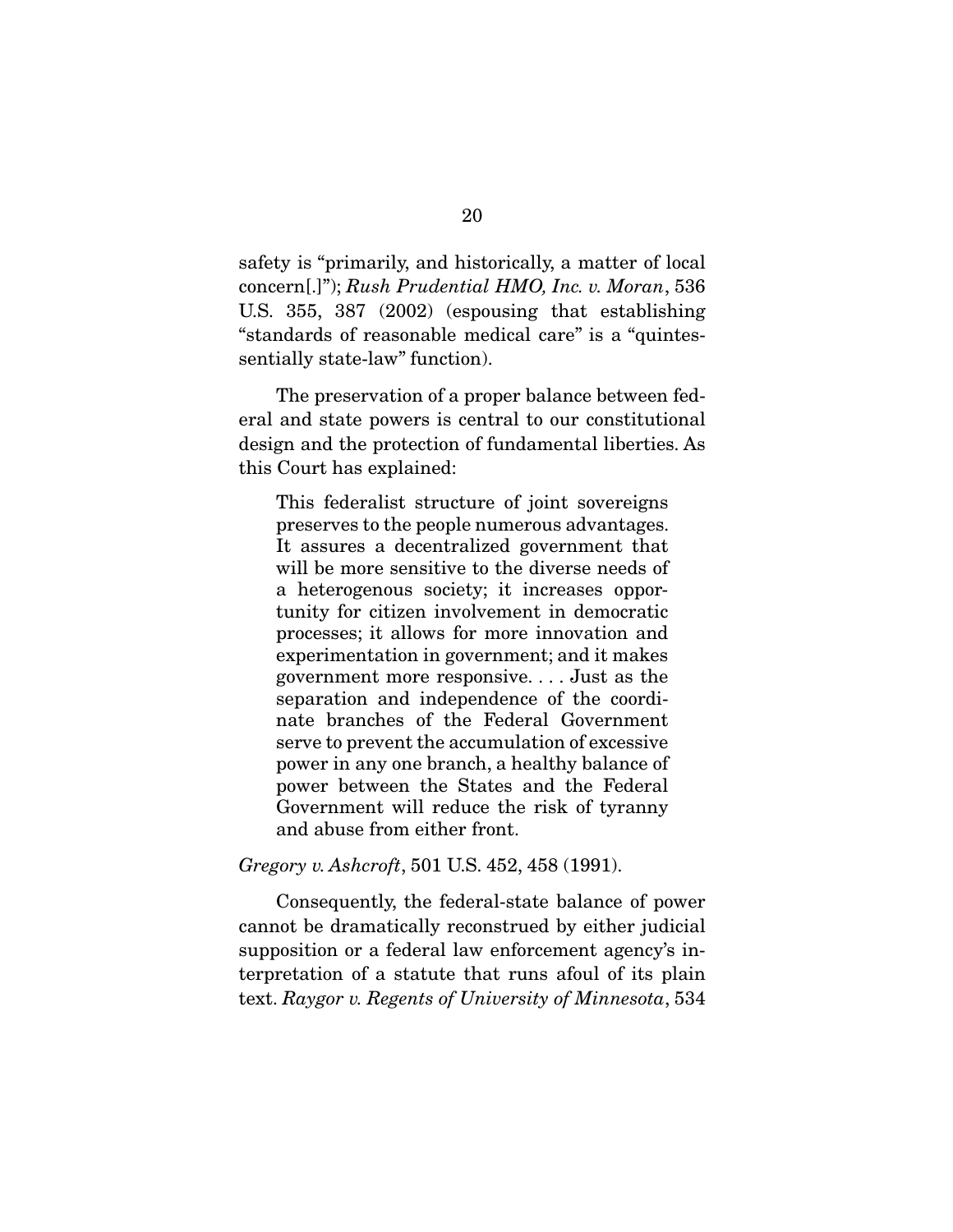U.S. 533, 543 (2002) ("When Congress intends to alter the usual constitutional balance between the States and the Federal Government, it must make its intention to do so unmistakably clear in the language of the statute."). The federal government has no right to interfere with a state's authority to regulate medical practice without "a clear indication that Congress intended that result." *Solid Waste Agency of Northern Cook County v. United States Corps of Engineers*, 531 U.S. 159, 172 (2001); *Pegram v. Herdrich*, 530 U.S. 211, 237 (2000) ("[I]n the field of health care, a subject of traditional state regulation, there is no . . . preemption without clear manifestation of congressional purpose.").

 In cases involving "Congressional regulation of core state functions," the clear statement canon has been characterized as a "super-strong rule" of statutory construction that carries weightier force than ordinary preemption. William N. Eskridge, Jr. & Philip P. Frickey, *Quasi-Constitutional Law: Clear Statement Rules as Constitutional Lawmaking*, 45 Vand. L. Rev. 593, 623-24 (1992); *see also Pa. Dep't of Corr. v. Yeskey*, 524 U.S. 206, 208–09 (1998) ("[A]bsent an unmistakably clear expression of intent . . . we will interpret a statute to preserve rather than destroy the States' substantial sovereign powers.") (quotation marks and citations omitted).

 The rule of lenity, a "time-honored interpretive guideline," also applies when Courts construe an ambiguous criminal statute. *United States v. Kozminski*, 487 U.S. 931, 952 (1988). Under the rule, when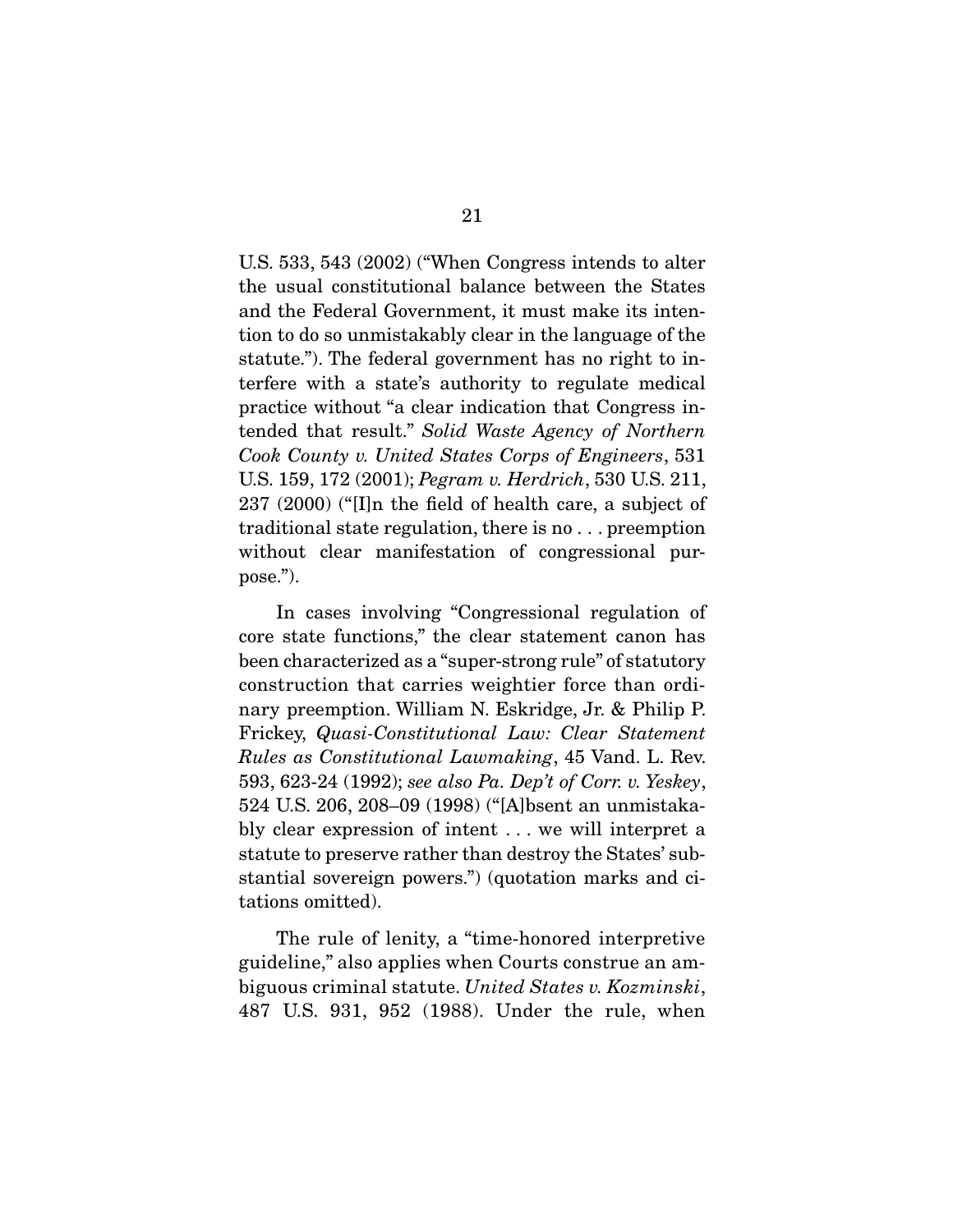choosing between two constructions of a crime, the statute shall be construed in favor of the defendant. *United States v. Universal C.I.T. Credit Corp.*, 344 U.S. 218, 221-22 (1952) ("We should not derive criminal outlawry from some ambiguous implication"). The relevant provision of the CSA at issue here, however, is unambiguous.

CSA Section  $841(a)(1)$  cannot be interpreted as criminalizing good faith medical mistakes under pertinent precedent because the statute lacks any suggestion that Congress intended to delegate to the Department of Justice (DOJ) breathtaking authority over the practice of medicine. Instead, Congress explicitly left to the states the authority to regulate the medical professions. *See* 21 U.S.C. § 823(g)(2)(H)(i) ("Nothing in such regulations or practice guidelines may authorize any Federal official or employee to exercise supervision or control over the practice of medicine or the manner in which medical services are provided."). This Court has long recognized that the state's protection of "the health of its citizens . . . is at the core of its police power," *Sporhase v. Neb. ex rel. Douglas*, 458 U.S. 941, 956 (1982), and has expressly rejected the notion that the CSA grants either DOJ or DEA the broad authority to regulate the practice of medicine:

[t]he [CSA] and our case law amply support the conclusion that Congress regulates medical practice *insofar as it bars doctors from using their prescription-writing powers as a means to engage in illicit drug dealing and*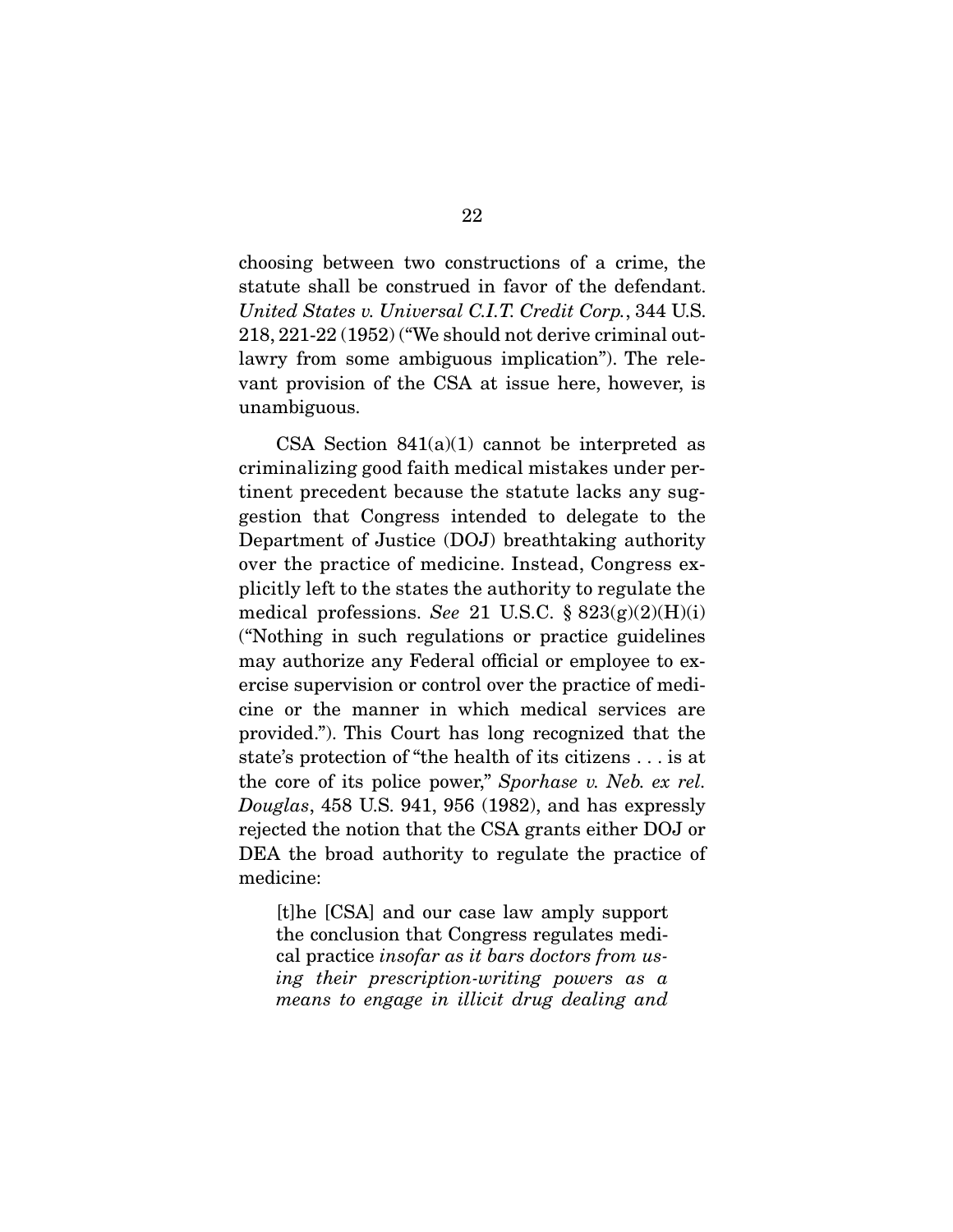*trafficking as conventionally understood*. Beyond this, however, *the statute manifests no intent to regulate the practice of medicine generally*. The silence is understandable given the structure and limitations of federalism, which allow the [s]tates "[]great latitude under their police powers to legislate as to the protection of the lives, limbs, health, comfort, and quiet of all persons.[ ]"

#### *Gonzales*, 546 U.S. at 269-70 (emphases added).

 Not only does Congress know how to explicitly delegate the authority to regulate controlled substance prescribing to a federal agency, it has done so in one and only one—narrow category: opioid use disorder (OUD) treatment. *Id*. at 271 (holding that 42 U.S.C. § 290bb-2a is the only arena in which Congress has set federal medical standards and "indicates that when Congress wants to regulate medical practice in the given scheme, it does so by explicit language in the statute"); *see also* Anderson et al. at 98 ("Despite the longstanding norm of federal noninterference in medicine, . . . the federal government can regulate medical practice if it makes its intention to do so clear and unambiguous."). And even then, Congress expressly delegated the authority to set federal medical standards regarding OUD treatment to the Department of Health and Human Services (HHS) and not a federal law enforcement agency. 42 U.S.C. § 290bb-2a ("The Secretary of Health and Human Services, after consultation with the Attorney General . . . shall determine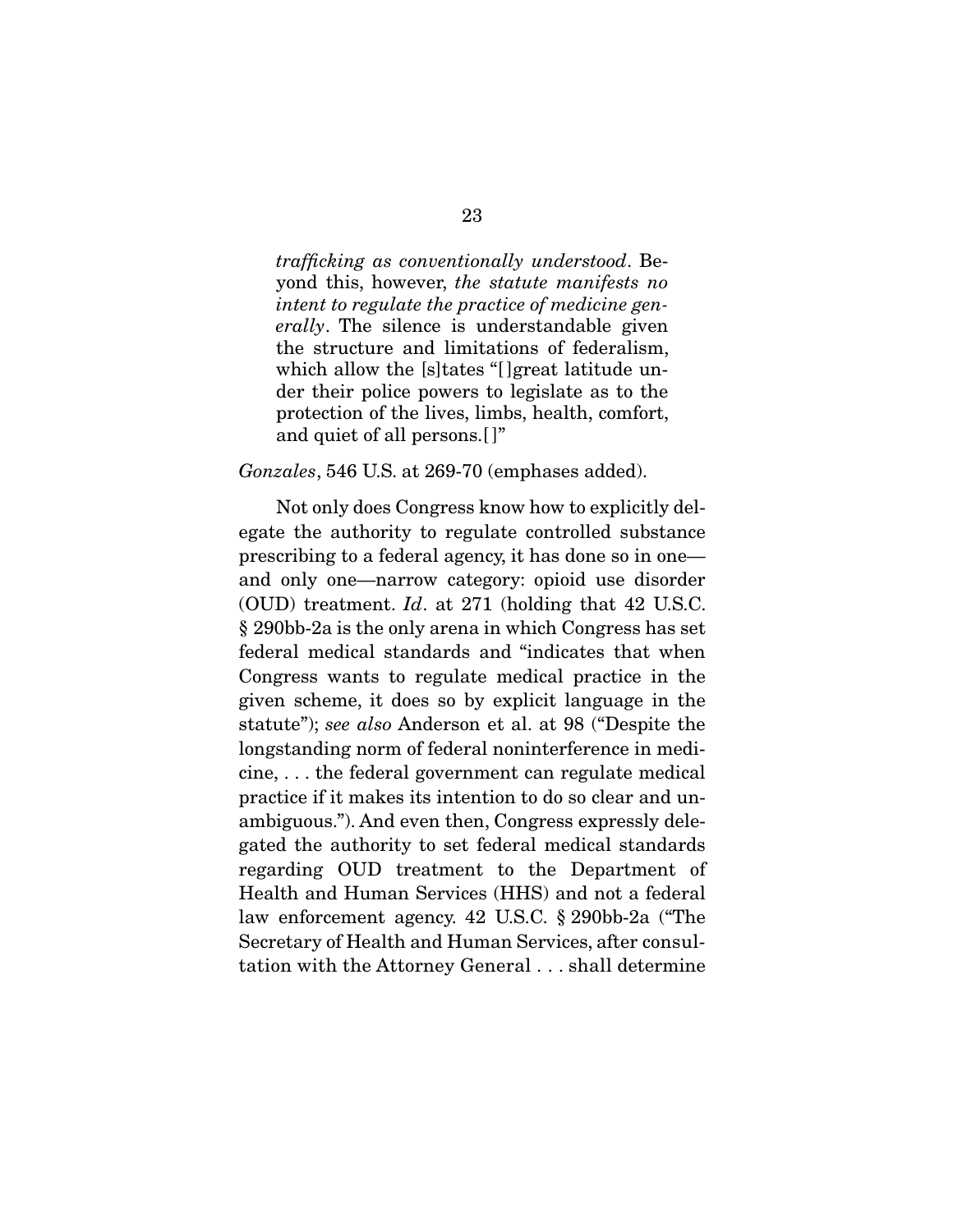the appropriate methods of professional practice in the medical treatment of the narcotic addiction. . . .").

 Federal law enforcement agencies are unqualified to determine whether drugs "have a useful and legitimate medical purpose and are necessary to maintain the health and general welfare of the American people." 21 U.S.C. § 801(1). Congress, therefore, did not even leave it to DEA to perform one of its core CSA functions—the scheduling of controlled substances without health care agency oversight and evaluation. *See id*. § 811(b) ("The Attorney General shall, before initiating proceedings . . . [to schedule or reschedule a drug] . . . request from the [HHS] Secretary a scientific and medical evaluation, . . . The recommendations of the Secretary to the Attorney General shall be binding . . . as to such scientific and medical matters.").

 Furthermore, this Court has expressly held that DOJ cannot criminally prosecute OUD prescribers under CSA Section 841(a)(1) unless they sell "drugs, not for legitimate purposes but 'primarily for the profits to be derived therefrom'" and are acting outside the usual course of professional practice such that their behavior is akin to that of a "large-scale [drug] pusher, not as a physician." *Moore* at 345. Congress's refusal to permit a federal agency to regulate the practice of medicine beyond illegal trafficking is further evidenced by the Narcotic Addict Treatment Act (1974) (NATA), which amended the CSA to permit HHS to regulate OUD treatment. NATA's legislative history demonstrates that the Senate Judiciary Committee carefully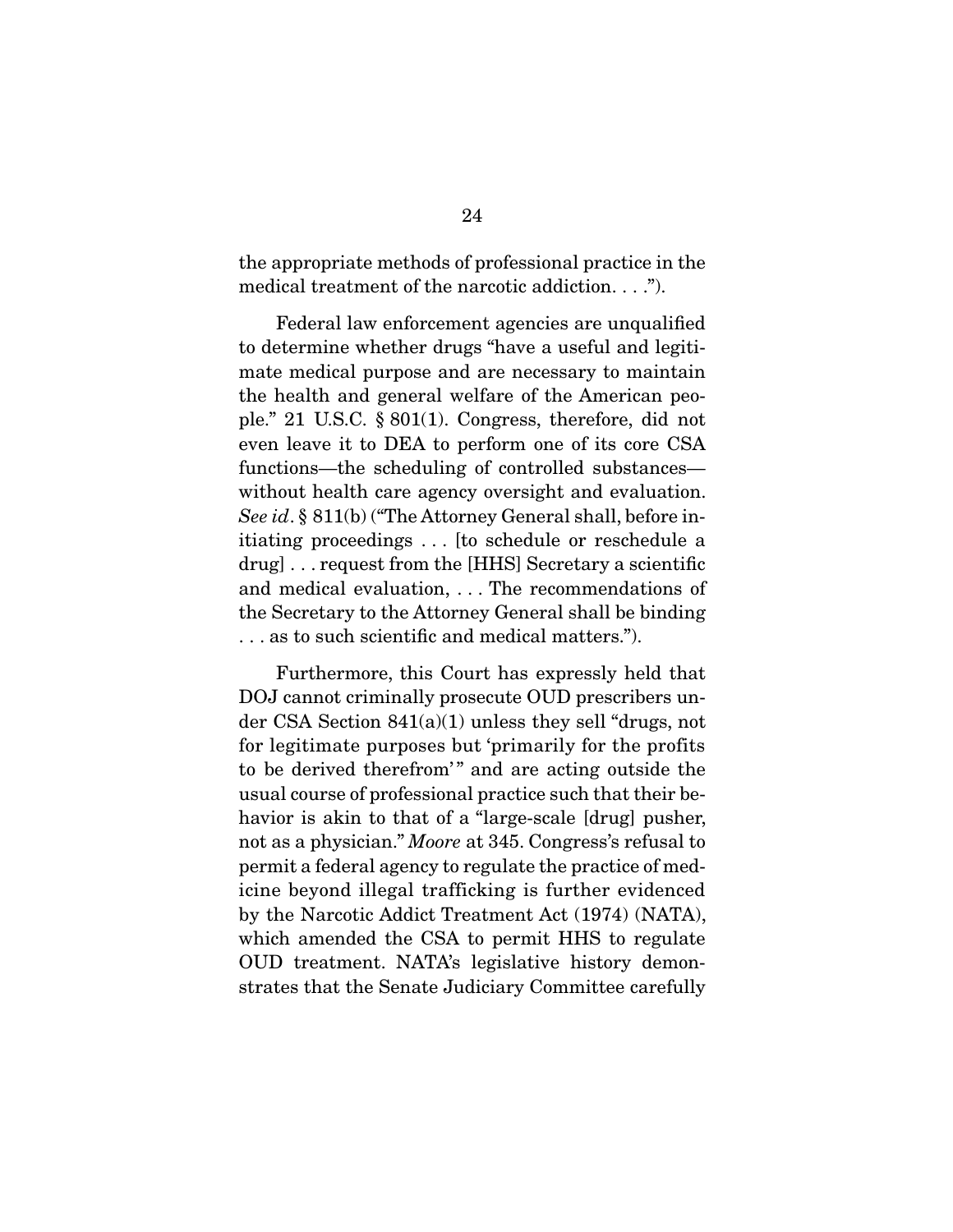weighed the states' long-standing authority to regulate "the general practice of medicine" against "the specialized circumstances within the purview of the bill [e.g., OUD treatment], which entail inordinate *risks of diversion and unethical profiteering*." S. Rep. No. 93-192, at 13 (1973). The Committee report further explains that the purpose of the NATA amendments was to "reaffirm the commitment Congress made to the nation when it passed the [CSA] by . . . facilitating the prosecution of those who engage in the criminal distribution of legitimate narcotic drugs *for profit*." *Id*. at 15. In sum, the CSA permits the federal prosecution of prescribers who operate as drug traffickers as traditionally understood and, thereby, knowingly or intentionally engage in prescribing conduct that exceeds the bounds of professional practice. Congress never intended to delegate to law enforcement the authority to regulate the practice of medicine by criminalizing good faith medical mistakes. *See* 21 U.S.C. § 903.

 The CSA also *depends on state law* to determine which medical professionals constitute "practitioners" acting "in the course of professional practice" and are, therefore, presumptively eligible for federal controlled substance registration. 21 U.S.C. § 823(f ) provides that "[t]he Attorney General shall register practitioners . . . to dispense . . . controlled substances . . . if the applicant is authorized to dispense . . . controlled substances *under the laws of the State in which he practices*") (emphasis added); *id*. § 802(21) (defining "practitioner" to include "a physician . . . licensed . . .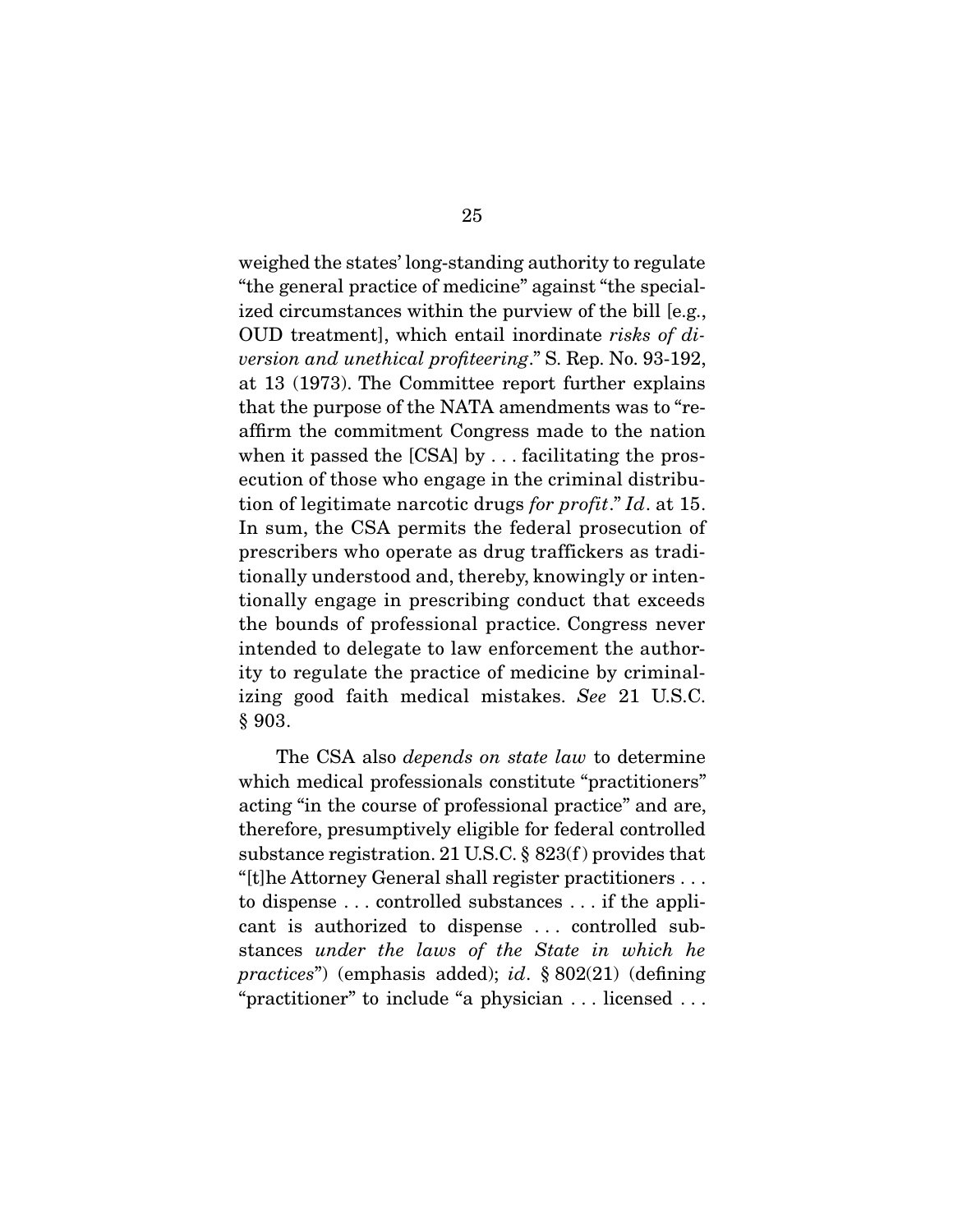by the United States *or the jurisdiction in which he practices* . . . to . . . dispense . . . a controlled substance in the course of professional practice") (emphasis added). The CSA further mandates that DOJ defer to state medical licensing authorities before denying, suspending, or revoking a state-licensed prescriber's registration. *Id.*  $\S 823(f)(1)$  (explaining that the Attorney General may deny, suspend, or revoke a state-licensed prescriber's registration if doing so is in "the public interest" and that the first of the five factors that the Attorney General must consider in making such a determination is "[t]he recommendation of the appropriate State licensing board or professional disciplinary authority"). In a 1998 letter to the House Judiciary Committee Chairman, Attorney General Janet Reno explained that the CSA was not "intended to displace the states as the primary regulators of the medical profession or to override a state's determination as to what constitutes legitimate medical practice." *Oregon v. Ashcroft*, 368 F.3d 1118, 1123 (2004).

 Consistent with Congress's long-standing policy of leaving the regulation of medical practice to the states was its refusal to enact the Pain Relief Promotion Act (PRPA), which would have made illicit the controlled substances used in physician-assisted suicide and, thus, delegated to the DEA the authority to regulate medicine. Pointing to the DEA's lack of requisite medical and scientific expertise, Congress rejected PRPA. S. Rep. No. 106-299, at 61 (2000) ("[T]his poorly written, poorly thought-out statute would wreak havoc on States' traditional police authority to regulate their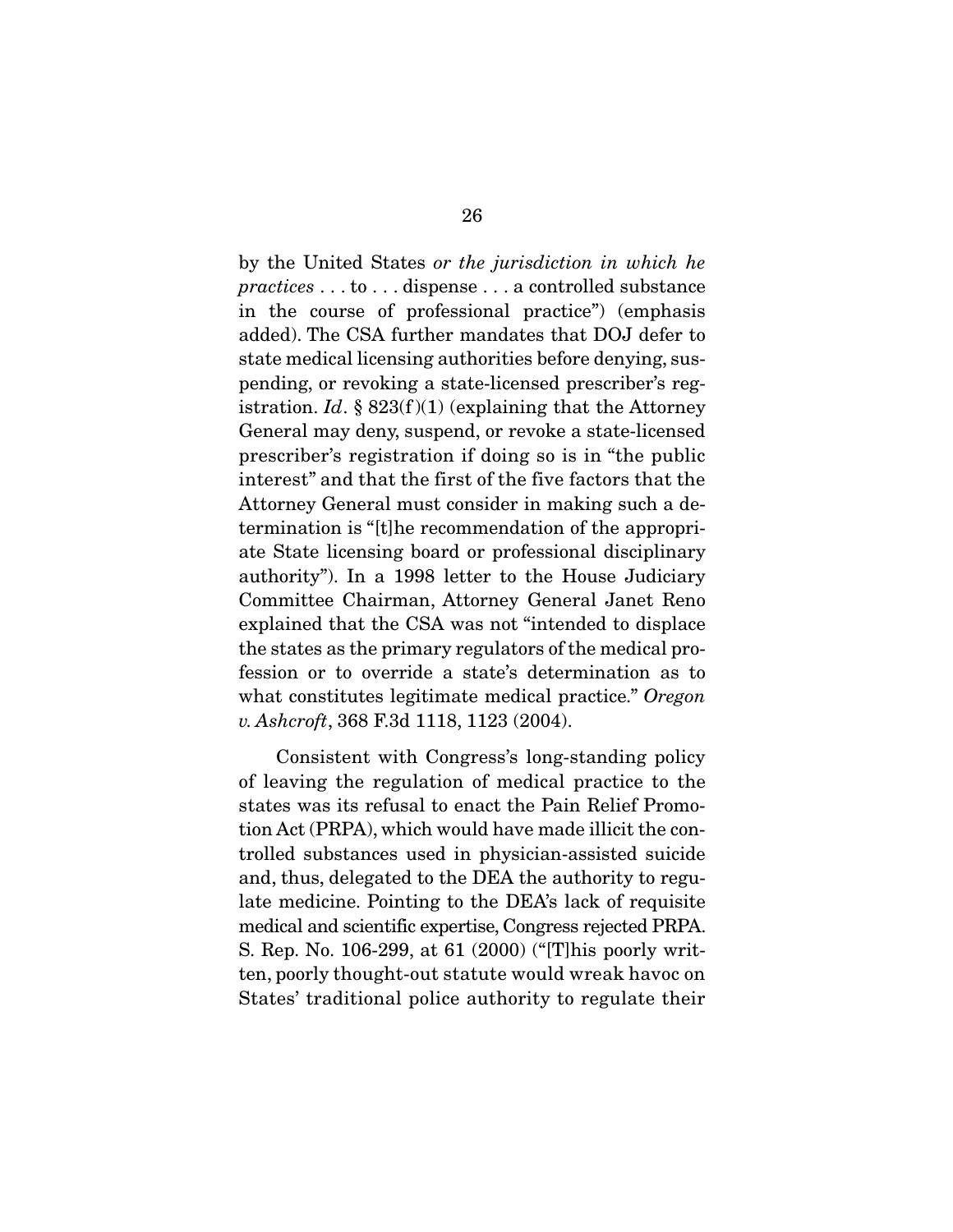own doctors—an authority they have enjoyed for more than 200 years. . . . *In our view, the DEA is not qualified to handle investigations into allegation [sic] of the misuse of pain management drugs*.") (emphasis added).

 Congress has refused to extend the right to interfere with the states' regulation of medical practice even to those federal agencies with significant scientific and medical expertise. The Food Drug and Cosmetics Act (FDCA) expressly provides that it should not "be construed to limit or interfere with the authority of a health care practitioner to prescribe or administer any legally marketed device . . . within a legitimate health care practitioner-patient relationship." 21 U.S.C. § 396; *see also United States v. Regenerative Sci.*, *LLC*, 878 F. Supp. 2d 248, 255 (D.D.C. 2012). This express limitation of the FDCA is of significant practical import. If the FDCA pre-empted the regulation of medical practice, prescribers would be stripped of their traditional right to prescribe Food and Drug Administration (FDA) approved drugs "off-label," that is, for non-approved uses to benefit their patients. This Court has expressly endorsed the off-label practice of medicine. *Buckman Co. v. Plaintiffs' Legal Comm.*, 531 U.S. 341, 350 (2001) (off-label use is an "accepted and necessary corollary of the FDA's mission to regulate in this area without directly interfering with the practice of medicine"). The United States Congress has taken precisely the same view:

In general, the FDA has no authority to regulate how physicians prescribe approved drugs in the context of their medical practice.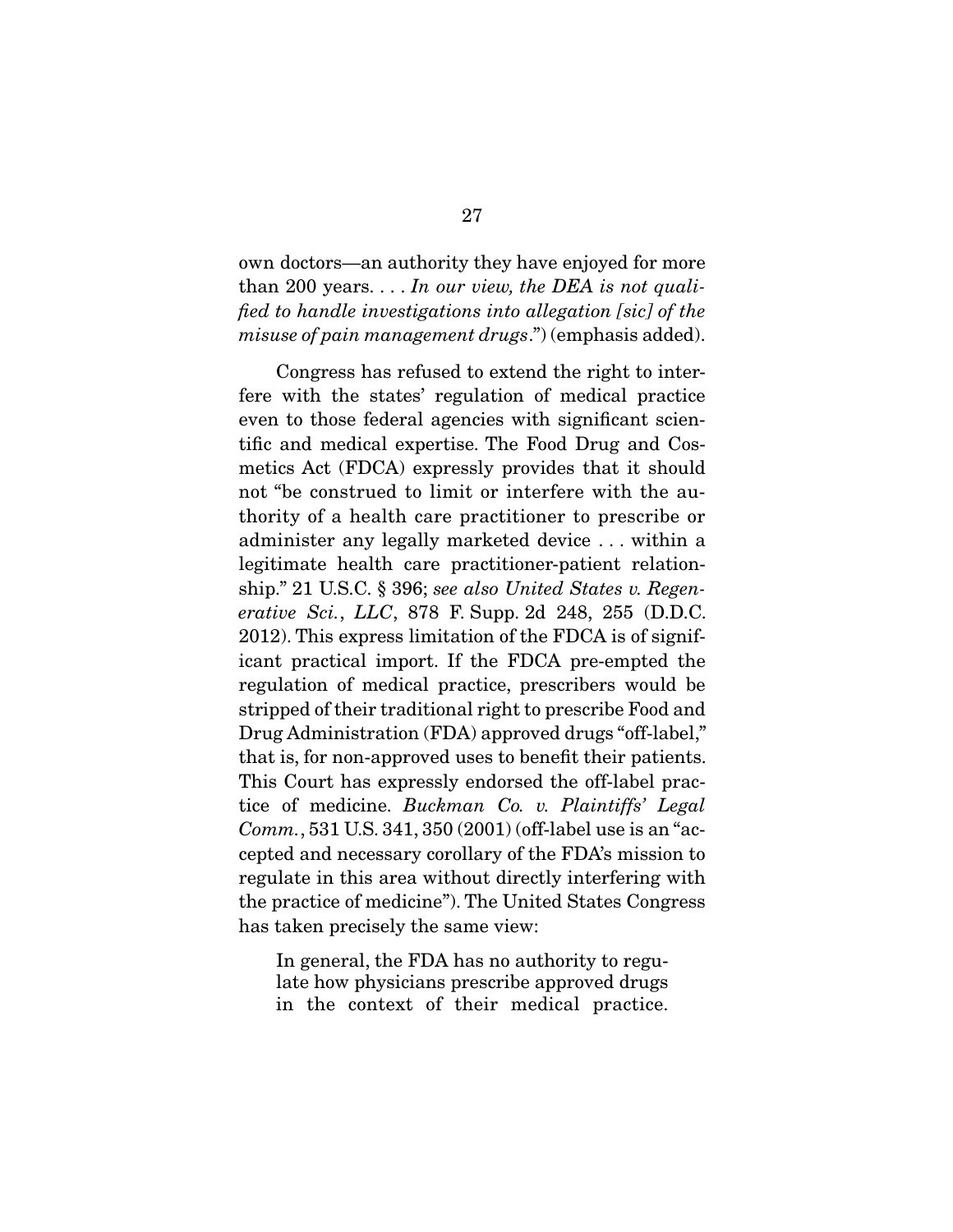Physicians prescribing off-label uses of approved drugs is not within the jurisdiction of the FDA.

H.R. Rep. No. 105-310, at 60 (1997).

 The Social Security Amendments of 1954 also make clear federal non-interference with the states' health-related police powers, providing that "[n]othing in this title shall be construed as authorizing the Commissioner of Social Security . . . to interfere in any way with the practice of medicine. . . . "42 U.S.C. § 416. The federal Medicare statute, the Fertility Success Rate and Certification Act of 1992, and the Drug Addiction Treatment Act of 2000 each included similar expansive and express prohibitions on federal interference with the practice of medicine. 42 U.S.C. § 1395 ("Nothing in [the Medicare statute] shall be construed to authorize any Federal officer or employee to exercise any supervision or control over the practice of medicine."); 42 U.S.C.  $\S 263a-2(i)(1)$  ("[HHS] may not establish any regulation, standard, or requirement which has the effect of exercising supervision or control over the practice of medicine"); 21 U.S.C.  $\S$  823(g)(2)(H)(i) ("Nothing in such regulations or practice guidelines may authorize any Federal official or employee to exercise supervision or control over the practice of medicine or the manner in which medical services are provided.").

 Congress's long-standing and express prohibition on federal interference with state authority to regulate the medical professions is grounded in the uncontroversial notion that it is the states that are the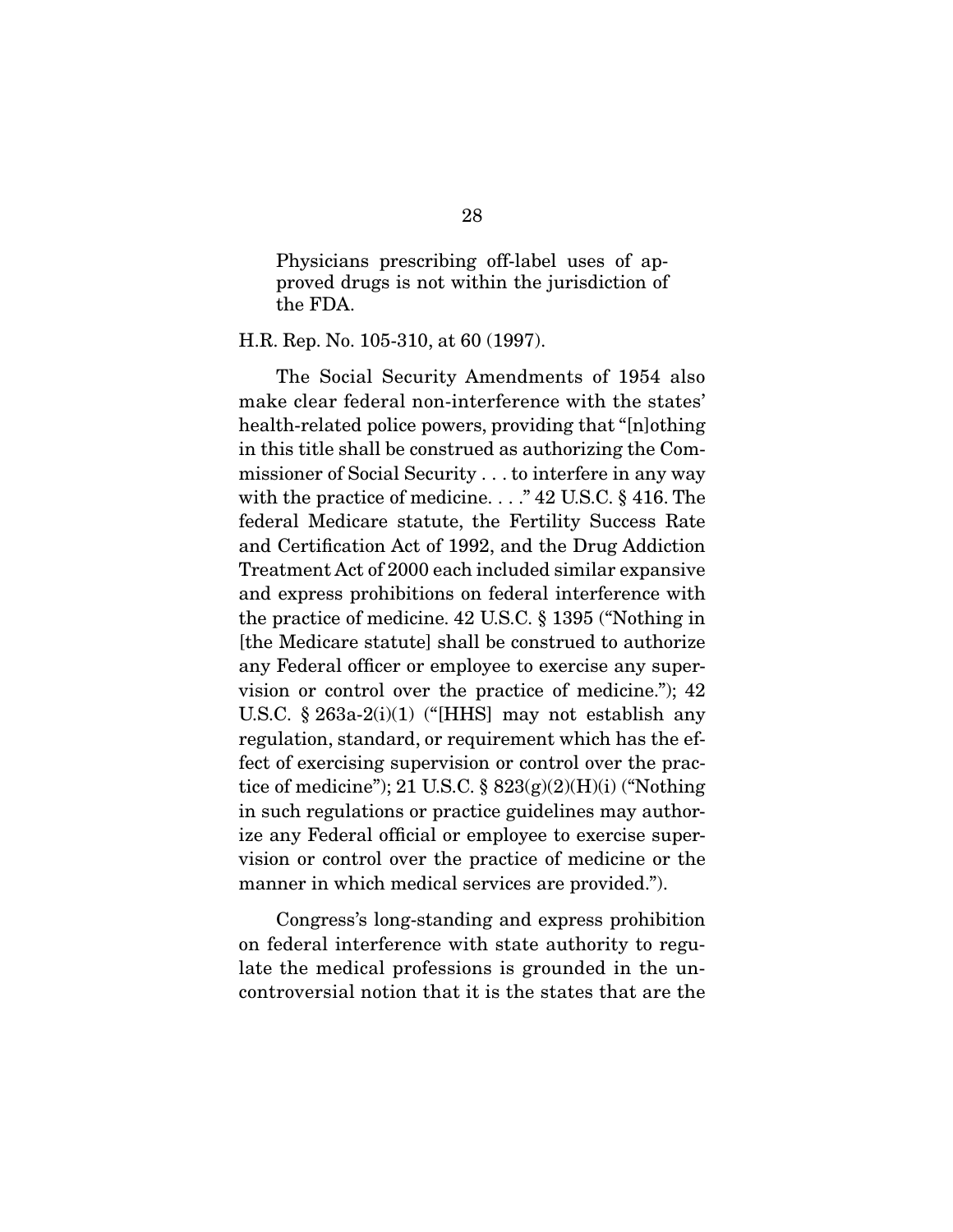laboratories of inventive "social and economic experiments" in our dual sovereignty system of government. *New State Ice Co. v. Liebmann*, 285 U.S. 262, 311 (1932) (Brandeis, J., dissenting) ("It is one of the happy incidents of the federal system that a single courageous State may, if its citizens choose, serve as a laboratory; and try novel social and economic experiments without risk to the rest of the country."). Permitting state heterogeneity in medical practice bolsters medical innovation and benefits public health. *Gregory*, 501 U.S. at 458 (explaining that the very purpose of the clear statement rule is to preserve a "federalist structure of joint sovereigns . . . that will be more sensitive to the diverse needs of a heterogeneous society" and that "increases opportunity for citizen involvement in democratic processes; [and] allows for more innovation and experimentation in government"). Medical innovation is necessarily wrought from medical practitioners' discretion to deploy their specialized training and expertise to pioneer new treatment approaches that may improve patients' well-being. This is likely why there is not a single federal statute that indicates that Congress intended to permit a federal law enforcement agency to criminalize good faith yet mistaken attempts to revolutionize medical practice. *United States v. Lopez*, 514 U.S. 549, 583 (1995) (Kennedy, J., concurring) (cautioning against "foreclos[ing] the States from experimenting in an area to which States lay claim by right of history and expertise").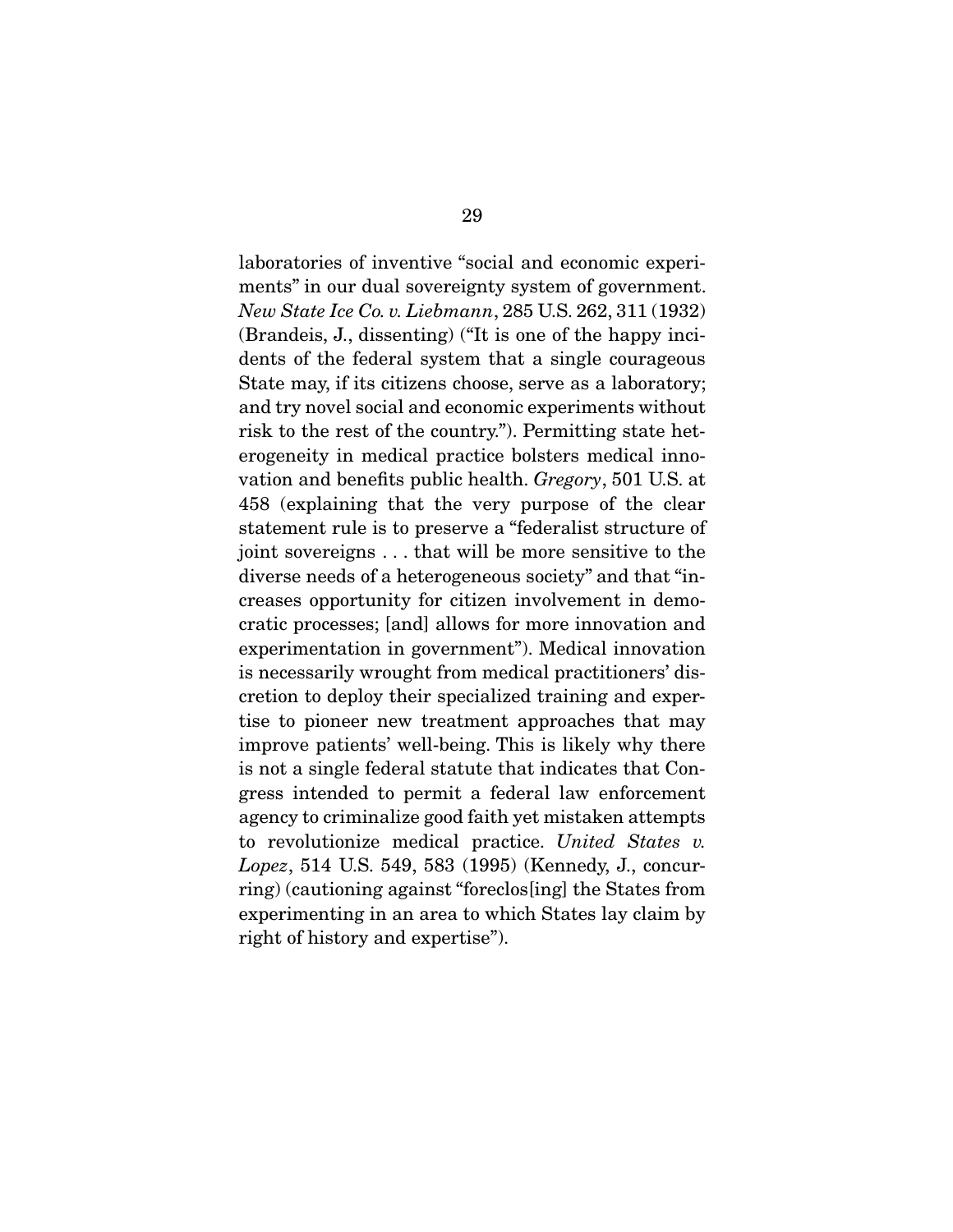## **IV. Under the Eleventh Circuit's Construction of Section 841(a), the Standard the Government had to Satisfy to Convict Dr. Ruan of Felony Distribution was Lower than the Applicable State Standard for Civil Malpractice Liability**

 In closing, it is worth noting that the petitioner's characterization of the Eleventh Circuit's construction of Section  $841(a)(1)$  as "invit[ing] juries to convict doctors of drug dealing based on nothing worse than simple malpractice" is overly generous. Ruan Pet. 3. In fact, it is far easier for the government to convict a practitioner for felony criminal distribution under the CSA in the absence of a scienter requirement than it is for plaintiffs to succeed in civil malpractice actions based on the exact same prescribing conduct for at least two reasons.

 First, plaintiffs in state civil malpractice actions are required to prove that they were harmed due to their prescriber's negligence. *See*, *e.g.*, Ala. Code. § 6-5- 542(2) ("A breach of the standard of care is the failure by a health care provider to comply with the standard of care, which failure proximately causes personal injury or wrongful death. This definition applies to all actions for injuries or damages or wrongful death whether in contract or tort and whether based on intentional or unintentional conduct."). Under Section  $841(a)(1)$ , by contrast, the government does not have to prove that the prescriber's conduct harmed even a single patient. In fact, the government can convict a prescriber for felony distribution under the CSA even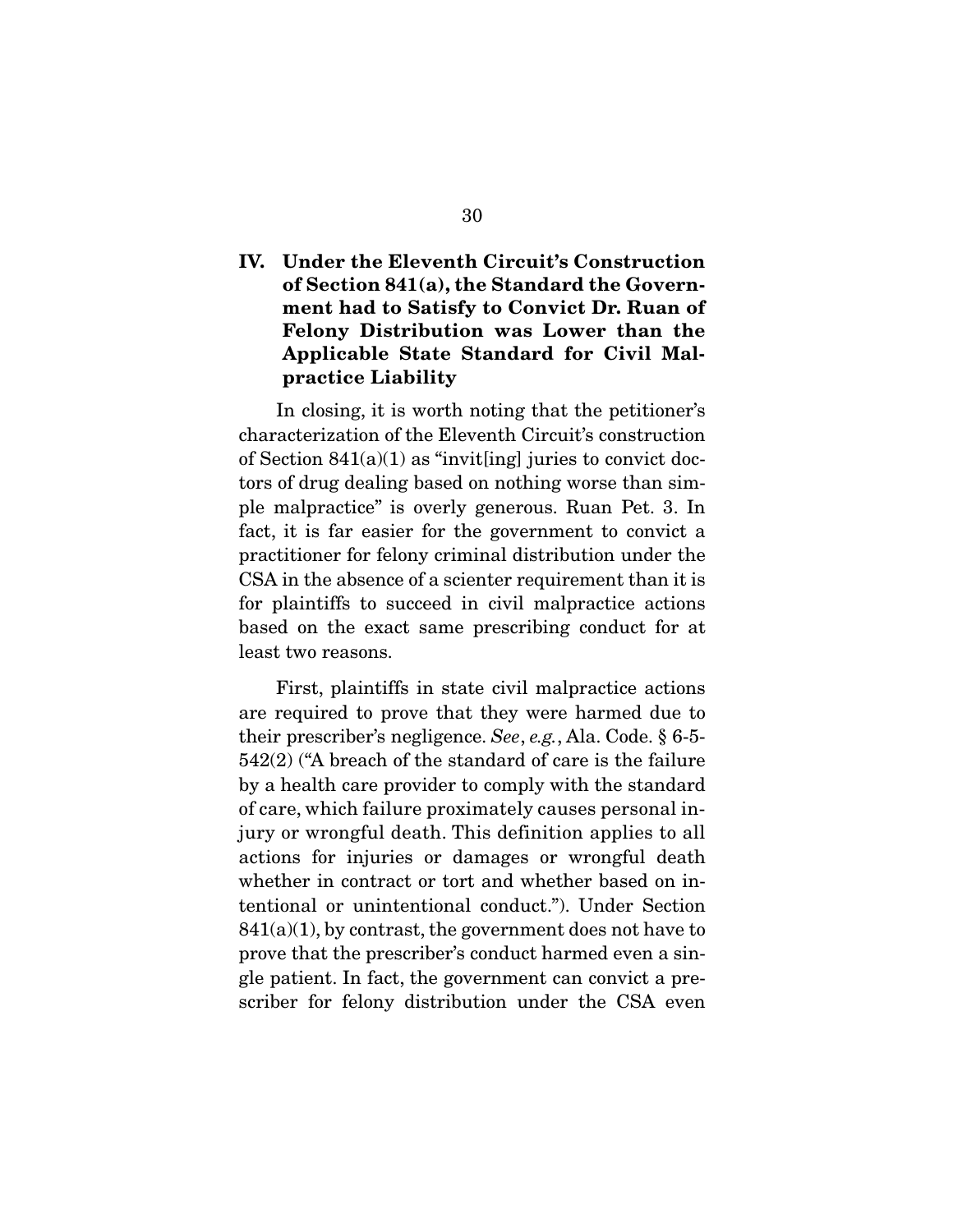where it is undisputed that the prescriber's conduct improved or enhanced a patient's health outcomes.

 Second, proving a departure from the "usual course of professional practice" in a Section  $841(a)(1)$ prosecution is far easier than proving a departure from the standard of care in a state malpractice action because CSA cases revolve around the national standard of practice and lack any standards of expertise about the same or similar specialty, training, or resources. *See*, *e.g.*, *United States v. Merrill*, 513 F.3d 1293 (11th Cir. 2008). In fact, the experts that testify on departures from the usual course of professional practice in CSA cases would not be allowed to testify at all in a most state malpractice actions.10

 The majority of the government's experts on which the jury relied to determine whether Dr. Ruan's prescribing practices fell outside the "usual course of his professional practice" are unqualified to testify in civil malpractice actions in the State of Alabama, where Dr. Ruan practiced, due to their lack of expertise and experience in Dr. Ruan's practice specialty. The Alabama Medical Liability Act mandates that, "[i]n any action for injury or damages . . . against a health care provider for breach of the standard of care, the plaintiff shall have the burden of proving by substantial

<sup>10</sup> Although not the case in Alabama, roughly half of the states also require an affidavit of merit from a qualified expert that there are reasonable grounds to believe the defendant was negligent. NAT'L CONFERENCE OF STATE LEGISLATURES, MEDICAL LI-ABILITY/MALPRACTICE MERIT AFFIDAVITS AND EXPERT WITNESSES (Aug. 11, 2021) (cataloging standards for affidavits of merit and expert witnesses).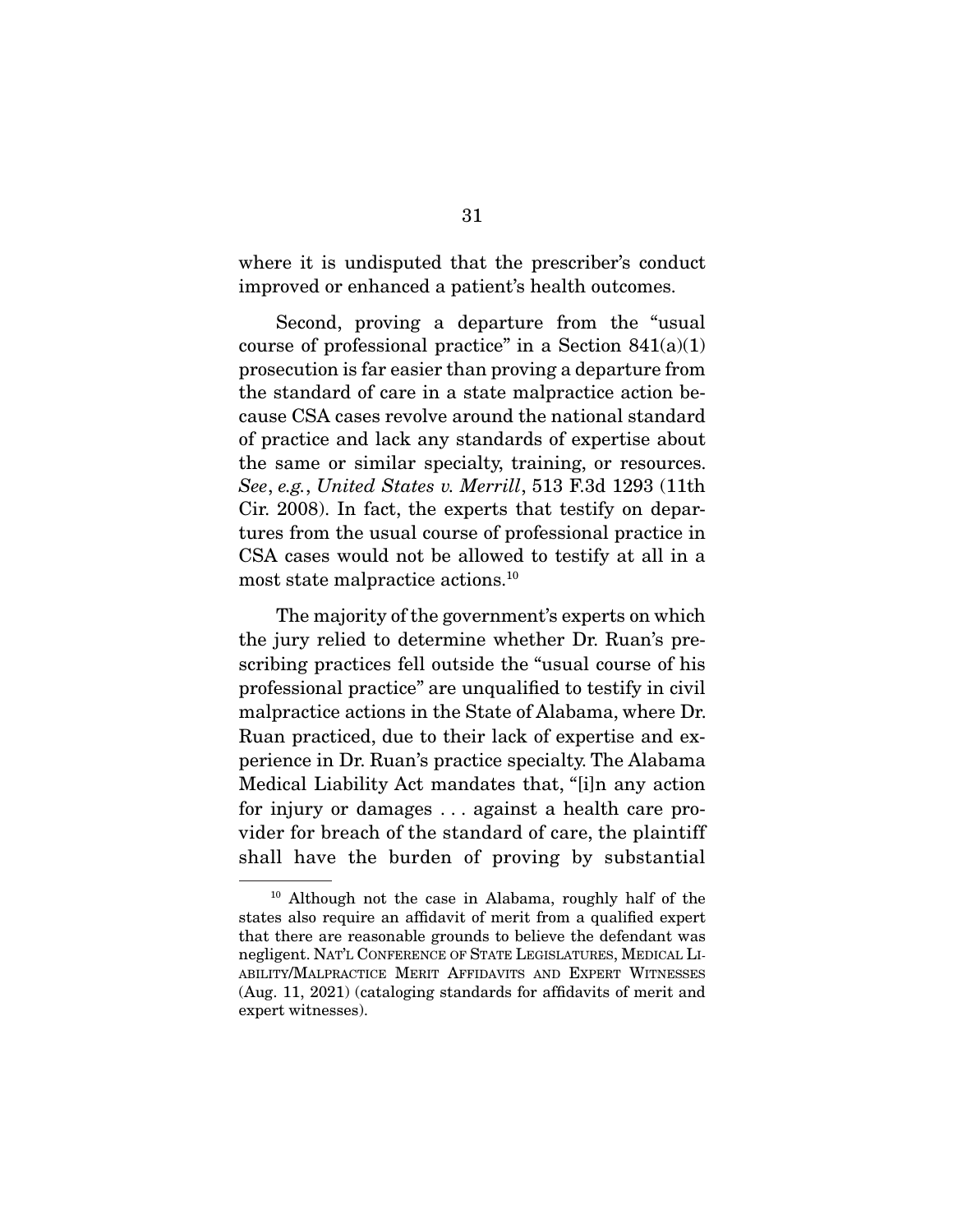evidence that the health care provider failed to exercise such reasonable care, skill, and diligence as *other similarly situated health care providers in the same general line of practice ordinarily have and exercise in a like case*." Ala. Code. § 6-5-548(a) (emphasis added). When a malpractice action is brought against a boardcertified specialist, admissible expert testimony is limited to state-licensed practitioners who, among other things, are "trained and experienced in the same specialty," "certified by an appropriate American board in the same specialty," and have "practiced in th[at] specialty during the year preceding the date that the alleged breach of the standard of care occurred." Ala. Code. § 6-5-548(c). Any Alabama plaintiff that brought a civil malpractice action against Dr. Ruan, a "boardcertified interventional pain specialist," for the prescribing conduct at issue in the instant case would have been limited to experts that satisfied these criteria. Ruan Pet. 5.

 At least two of the government's three experts who provided crucial testimony at Dr. Ruan's criminal trial, however, do not come remotely close to satisfying these requirements. Dr. Greenburg, for instance, not only admitted under oath that he is not board-certified in pain management and, therefore, could not have been qualified as an expert in a medical malpractice case against Dr. Ruan in Alabama (where he is not licensed to practice medicine), he conceded that his lack of such certification and expertise also would have disqualified him from testifying against board-certified pain management practitioners in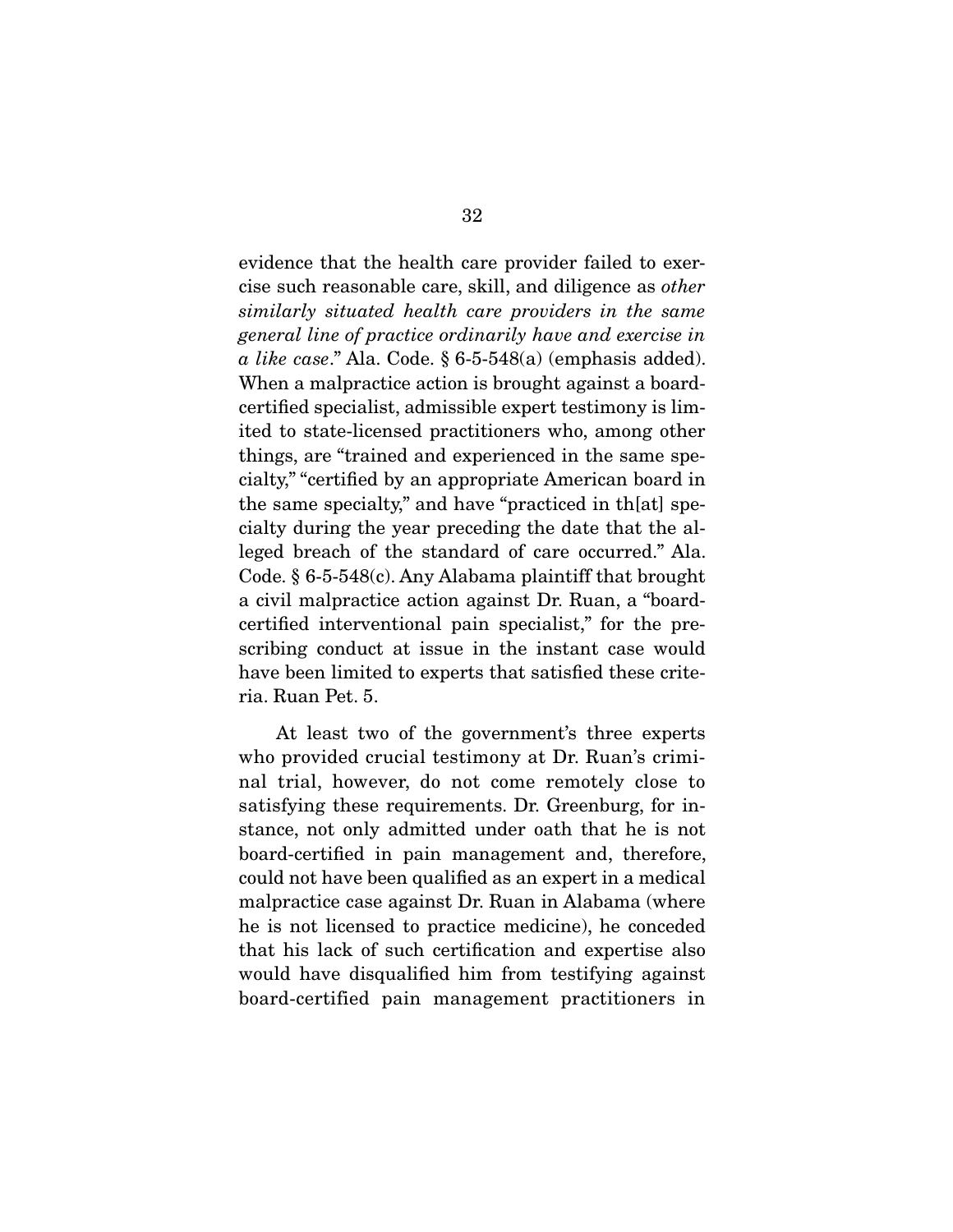medical malpractice actions in his home state of Arizona (where he is licensed to practice medicine). Tr. 889; 902-903; *see also* Ariz. Rev. Stat. Ann. § 12-2604 (providing that where a party offers expert testimony against a board-certified practitioner, said expert must be board-certified in the same specialty).

 The government also provided expert testimony from Dr. Aultman, a Mississippi licensed hospitalist (*e.g.*, a practice specialty that treats only acutely ill hospitalized patients rather than outpatients with persistent pain or opioid use disorder). Tr. 4439-4445. Dr. Aultman testified that she has never had: (1) any formal training in pain management; (2) any board-certification in pain management; or (3) any residency or fellowship in pain management. Tr. 4441. Consequently, neither Drs. Greenburg nor Aultman would have been qualified to testify as experts in a malpractice case against Dr. Ruan in Alabama. As a result, a medical malpractice plaintiff is always required to prove more elements (causation and damages) and often mandated to proffer substantially more qualified expert witnesses to succeed on a civil malpractice claim than the government needs to prove to secure a felony criminal conviction for the exact same prescribing conduct under the Eleventh Circuit's current construction of Section 841(a).

--------------------------------- ♦ ---------------------------------